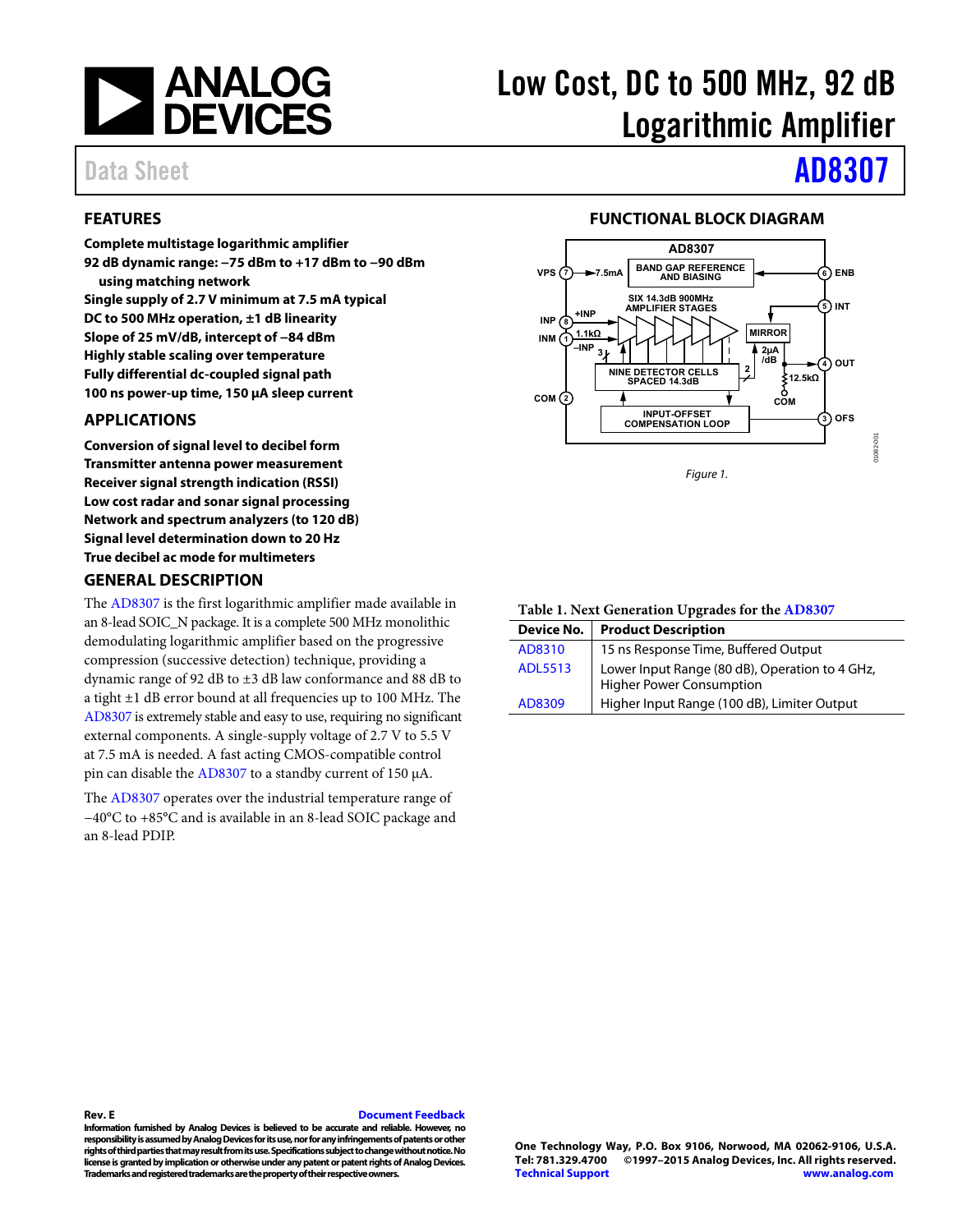# **AD8307\* PRODUCT PAGE QUICK LINKS**

**Last Content Update: 02/23/2017**

## **[COMPARABLE PARTS](http://www.analog.com/parametricsearch/en/10702?doc=AD8307.pdf&p0=1&lsrc=pst)**

View a parametric search of comparable parts.

## **[DOCUMENTATION](http://www.analog.com/ad8307/documentation?doc=AD8307.pdf&p0=1&lsrc=doc)**

## **Application Notes**

- AN-1040: RF Power Calibration Improves Performance of Wireless Transmitters
- AN-691: Operation of RF Detector Products at Low Frequency

### **Data Sheet**

• AD8307: Low Cost DC-500 MHz, 92 dB Logarithmic Amplifier Data Sheet

## **[TOOLS AND SIMULATIONS](http://www.analog.com/ad8307/tools?doc=AD8307.pdf&p0=1&lsrc=tools)**

- ADIsimPLL™
- ADIsimRF

## **[REFERENCE MATERIALS](http://www.analog.com/ad8307/referencematerials?doc=AD8307.pdf&p0=1&lsrc=rm)**

## **Product Selection Guide**

• RF Source Booklet

### **Technical Articles**

- Design a Logamp RF Pulse Detector
- Detecting Fast RF Bursts using Log Amps
- Log Amps and Directional Couplers Enable VSWR Detection
- Make Precise Base-Station Power Measurements
- Measurement and Control of RF Power, Part I
- Measurement and Control of RF Power, Part II
- Measurement and Control of RF Power, Part III
- Measuring the RF Power in CDMA2000 and W-CDMA High Power Amplifiers (HPAs)
- Measuring VSWR and Gain in Wireless Systems

### **Tutorials**

• Design and Operation of Automatic Gain Control Loops for Receivers in Modern Communication Systems

## **[DESIGN RESOURCES](http://www.analog.com/ad8307/designsources?doc=AD8307.pdf&p0=1&lsrc=dr)**

- AD8307 Material Declaration
- PCN-PDN Information
- Quality And Reliability
- Symbols and Footprints

## **[DISCUSSIONS](http://www.analog.com/ad8307/discussions?doc=AD8307.pdf&p0=1&lsrc=disc)**

View all AD8307 EngineerZone Discussions.

## **[SAMPLE AND BUY](http://www.analog.com/ad8307/sampleandbuy?doc=AD8307.pdf&p0=1&lsrc=sb)**

Visit the product page to see pricing options.

## **[TECHNICAL SUPPORT](http://www.analog.com/support/technical-support.html?doc=AD8307.pdf&p0=1&lsrc=techs)**

Submit a technical question or find your regional support number.

## **[DOCUMENT FEEDBACK](https://form.analog.com/Form_Pages/feedback/documentfeedback.aspx?doc=AD8307.pdf&product=AD8307&p0=1&lsrc=dfs)**

Submit feedback for this data sheet.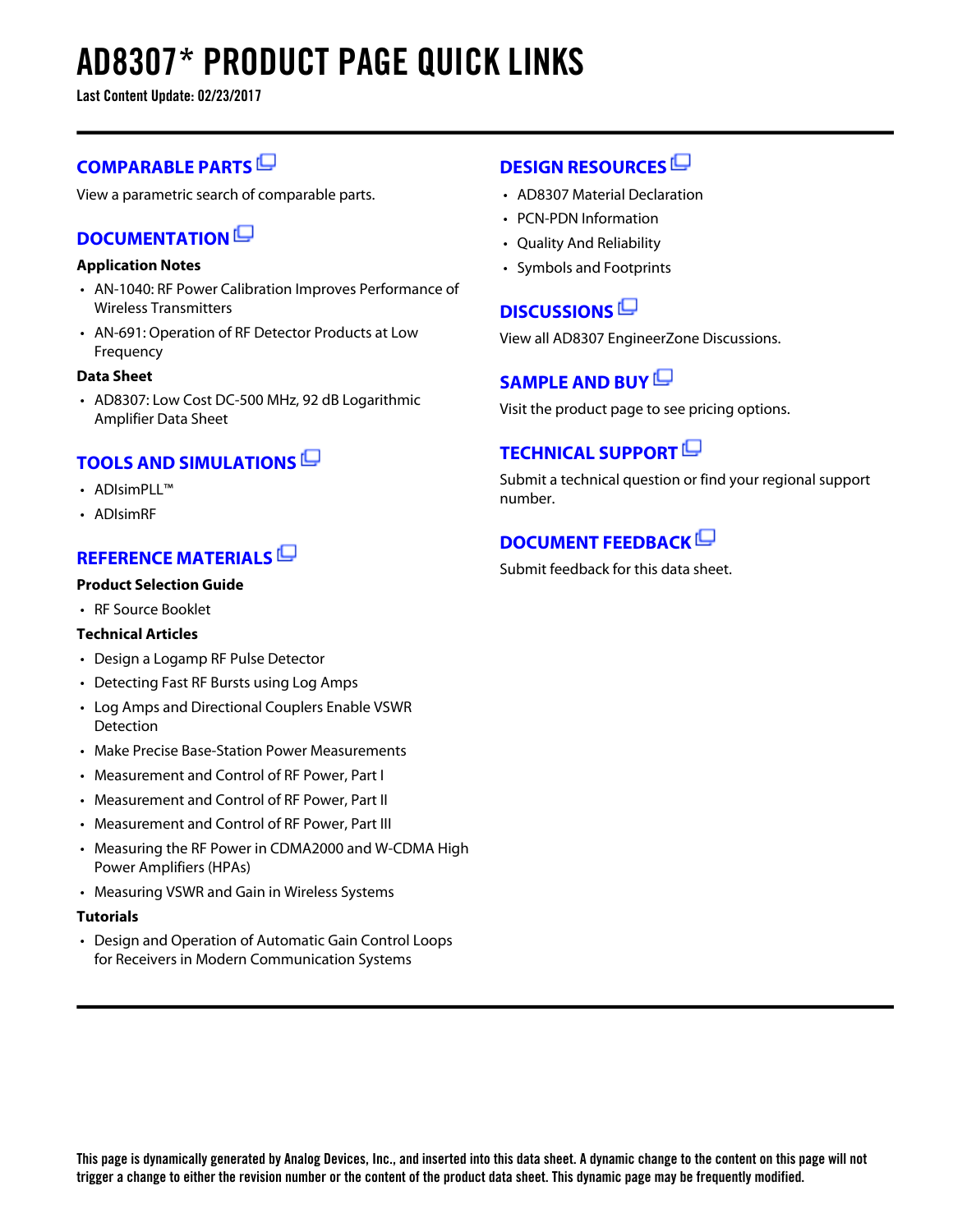# **Data Sheet**

# **TABLE OF CONTENTS**

| Pin Configuration and Function Descriptions 5 |
|-----------------------------------------------|
|                                               |
|                                               |
|                                               |
|                                               |
|                                               |
|                                               |
|                                               |
|                                               |

## <span id="page-2-0"></span>**REVISION HISTORY**

### $9/15$ —Rev. D to Rev. E

### 7/08-Rev. C to Rev. D

### 10/06-Rev. B to Rev. C

| Measurement System with 120 dB Dynamic Range 21 |  |
|-------------------------------------------------|--|
|                                                 |  |
|                                                 |  |
|                                                 |  |
|                                                 |  |

### $6/03$ —Rev. A to Rev. B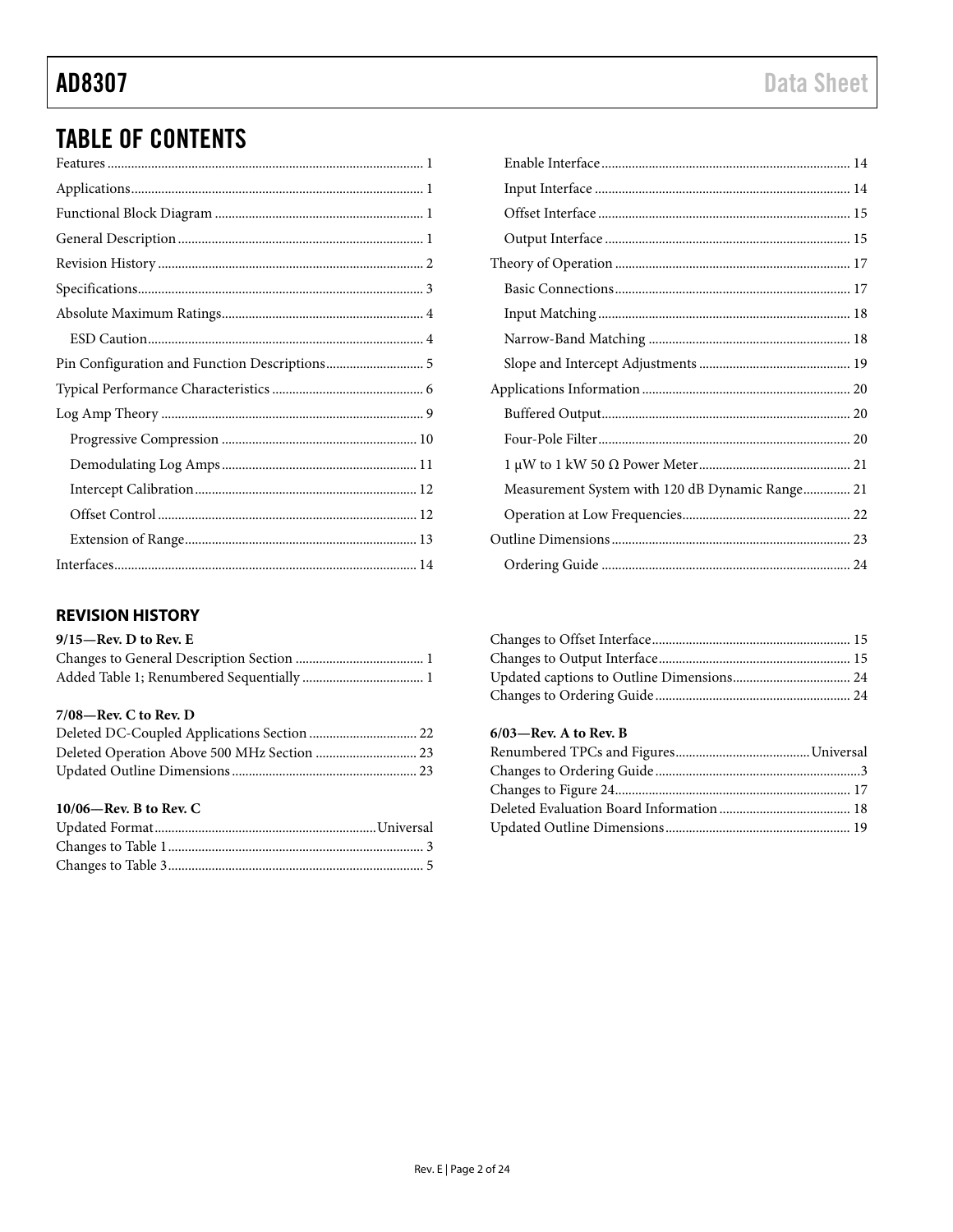## <span id="page-3-0"></span>SPECIFICATIONS

V<sub>S</sub> = 5 V, T<sub>A</sub> = 25°C, R<sub>L</sub> ≥ 1 MΩ, unless otherwise noted.

## **Table 2.**

| <b>Parameter</b>                     | <b>Conditions</b>                                               | Min    | <b>Typ</b> | <b>Max</b> | Unit       |
|--------------------------------------|-----------------------------------------------------------------|--------|------------|------------|------------|
| <b>GENERAL CHARACTERISTICS</b>       |                                                                 |        |            |            |            |
| Input Range (±3 dB Error)            | From noise floor to maximum input                               |        | 92         |            | dB         |
| Input Range (±1 dB Error)            |                                                                 | 88     |            | dB         |            |
| Logarithmic Conformance              | $f \le 100$ MHz, central 80 dB                                  |        | ±0.3       | ±1         | dB         |
|                                      | $f = 500$ MHz, central 75 dB                                    |        | ±0.5       |            | dB         |
| Logarithmic Slope                    | Unadjusted <sup>1</sup>                                         | 23     | 25         | 27         | mV/dB      |
| vs. Temperature                      |                                                                 | 23     |            | 27         | mV/dB      |
| Logarithmic Intercept                | Sine amplitude, unadjusted <sup>2</sup>                         |        | 20         |            | μV         |
|                                      | Equivalent sine power in 50 $\Omega$                            | $-87$  | $-84$      | $-77$      | dBm        |
| vs. Temperature                      |                                                                 | $-88$  |            | $-76$      | dBm        |
| <b>Input Noise Spectral Density</b>  | Inputs shorted                                                  |        | 1.5        |            | nV/√Hz     |
| <b>Operating Noise Floor</b>         | $R_{\text{SOWRCE}} = 50 \Omega/2$                               |        | $-78$      |            | dBm        |
| <b>Output Resistance</b>             | Pin 4 to ground                                                 | 10     | 12.5       | 15         | $k\Omega$  |
| Internal Load Capacitance            |                                                                 |        | 3.5        |            | pF         |
| Response Time                        | Small signal, 10% to 90%, 0 mV to 100 mV, C <sub>L</sub> = 2 pF |        | 400        |            | ns         |
|                                      | Large signal, 10% to 90%, 0 V to 2.4 V, $C_L = 2$ pF            |        | 500        |            | ns         |
| <b>Upper Usable Frequency</b>        |                                                                 |        | 500        |            | <b>MHz</b> |
| Lower Usable Frequency               | AC-coupled input                                                |        | 10         |            | <b>Hz</b>  |
| AMPLIFIER CELL CHARACTERISTICS       |                                                                 |        |            |            |            |
| Cell Bandwidth                       | $-3 dB$                                                         |        | 900        |            | <b>MHz</b> |
| Cell Gain                            |                                                                 |        | 14.3       |            | dB         |
| <b>INPUT CHARACTERISTICS</b>         |                                                                 |        |            |            |            |
| DC Common-Mode Voltage               | AC-coupled input                                                |        | 3.2        |            | $\vee$     |
| Common-Mode Range                    | Either input (small signal)                                     | $-0.3$ | $+1.6$     | $V_S - 1$  | $\vee$     |
| DC Input Offset Voltage <sup>3</sup> | $R_{\text{SOURCE}} \leq 50 \Omega$                              |        | 50         | 500        | μV         |
|                                      | Drift                                                           |        | 0.8        |            | µV/°C      |
| Incremental Input Resistance         | Differential                                                    |        | 1.1        |            | kΩ         |
| Input Capacitance                    | Either pin to ground                                            |        | 1.4        |            | pF         |
| <b>Bias Current</b>                  | Either input                                                    |        | 10         | 25         | μA         |
| <b>POWER INTERFACES</b>              |                                                                 |        |            |            |            |
| Supply Voltage                       |                                                                 | 2.7    |            | 5.5        | v          |
| <b>Supply Current</b>                | $V_{FNR} \geq 2V$                                               |        | 8          | 10         | mA         |
| <b>Disabled</b>                      | $V_{ENB} \leq 1 V$                                              |        | 150        | 750        | μA         |

<sup>1</sup> This can be adjusted downward by adding a shunt resistor from the output to ground. A 50 kΩ resistor reduces the nominal slope to 20 mV/dB.<br><sup>2</sup> This can be adjusted in either direction by a voltage applied to Pin 5, w [Information s](#page-20-0)ection.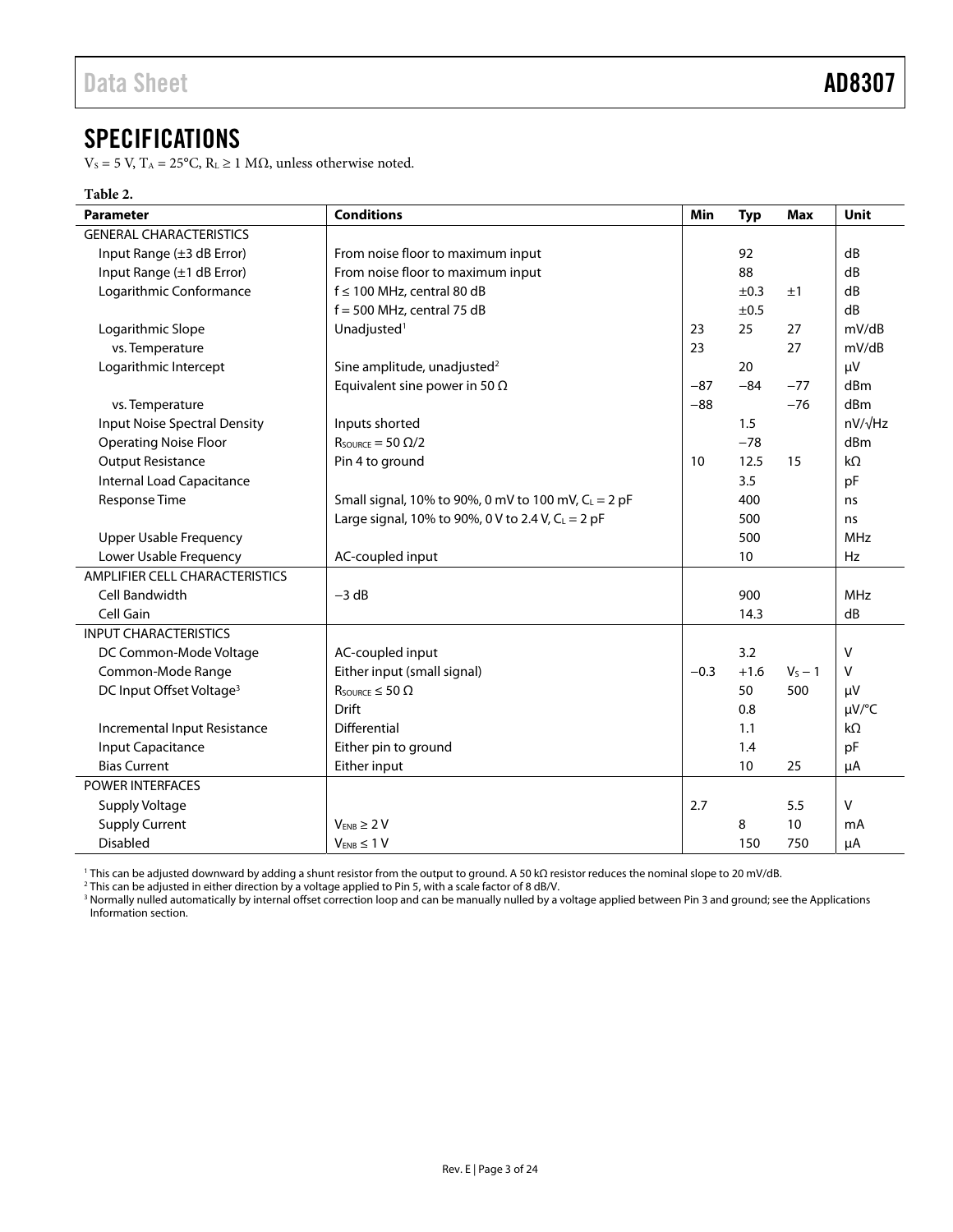## <span id="page-4-0"></span>ABSOLUTE MAXIMUM RATINGS

### **Table 3.**

| <b>Parameter</b>                                                                         | <b>Ratings</b>                       |
|------------------------------------------------------------------------------------------|--------------------------------------|
| Supply                                                                                   | 7.5V                                 |
| Input Voltage (Pin 1 and Pin 8)                                                          | VSUPPLY                              |
| Storage Temperature Range (N, R)                                                         | $-65^{\circ}$ C to +125 $^{\circ}$ C |
| Ambient Temperature Range, Rated<br>Performance Industrial, AD8307AN,<br><b>AD8307AR</b> | $-40^{\circ}$ C to $+85^{\circ}$ C   |
| Lead Temperature Range<br>(Soldering, 10 sec)                                            | 300 $\degree$ C                      |

Stresses at or above those listed under Absolute Maximum Ratings may cause permanent damage to the product. This is a stress rating only; functional operation of the product at these or any other conditions above those indicated in the operational section of this specification is not implied. Operation beyond the maximum operating conditions for extended periods may affect product reliability.

## <span id="page-4-1"></span>**ESD CAUTION**



ESD (electrostatic discharge) sensitive device. Charged devices and circuit boards can discharge without detection. Although this product features patented or proprietary protection circuitry, damage<br>may occur on devices subjected to high energy ESD. Therefore, proper ESD precautions should be taken to avoid performance degradation or loss of functionality.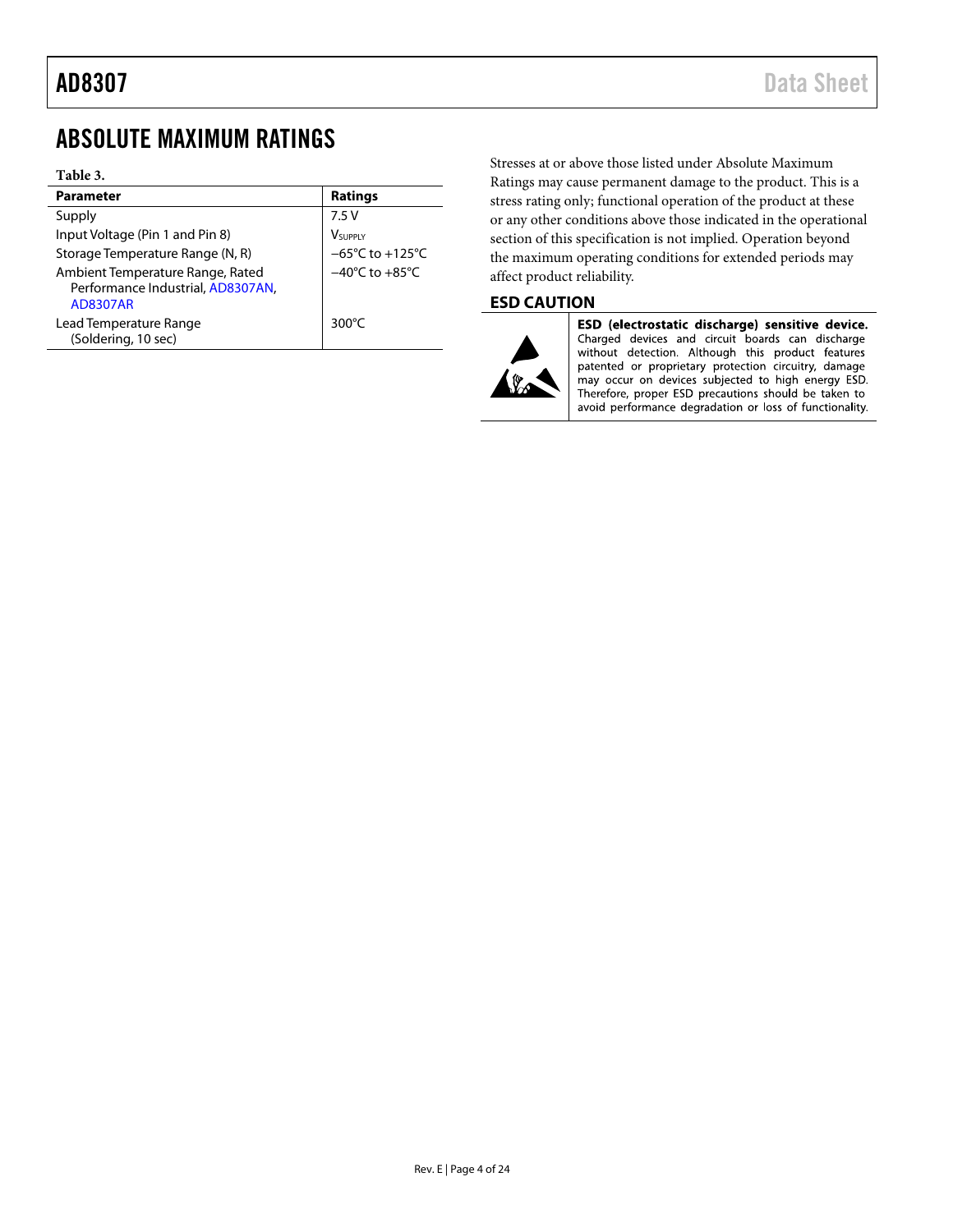# <span id="page-5-0"></span>PIN CONFIGURATION AND FUNCTION DESCRIPTIONS



### **Table 4. Pin Function Descriptions**

| Pin No.        | Mnemonic   | <b>Description</b>                                                                                                                                                                                                                  |
|----------------|------------|-------------------------------------------------------------------------------------------------------------------------------------------------------------------------------------------------------------------------------------|
|                | INM.       | Signal Input Minus Polarity. Normally at $V_{POS}/2$ .                                                                                                                                                                              |
|                | <b>COM</b> | Common Pin (Usually Grounded).                                                                                                                                                                                                      |
|                | OFS        | Offset Adjustment. External capacitor connection.                                                                                                                                                                                   |
| $\overline{4}$ | <b>OUT</b> | Logarithmic (RSSI) Output Voltage. Rout = 12.5 k $\Omega$ .                                                                                                                                                                         |
|                | <b>INT</b> | Intercept Adjustment, ±3 dB. (See the Slope and Intercept Adjustments section.)                                                                                                                                                     |
| -6             | <b>ENB</b> | CMOS-Compatible Chip Enable. Active when high.                                                                                                                                                                                      |
|                | VPS.       | Positive Supply: 2.7 V to 5.5 V.                                                                                                                                                                                                    |
| 8              | <b>INP</b> | Signal Input Plus Polarity. Normally at V <sub>Pos</sub> /2. Due to the symmetrical nature of the response, there is no special<br>significance to the sign of the two input pins. DC resistance from INP to INM = 1.1 k $\Omega$ . |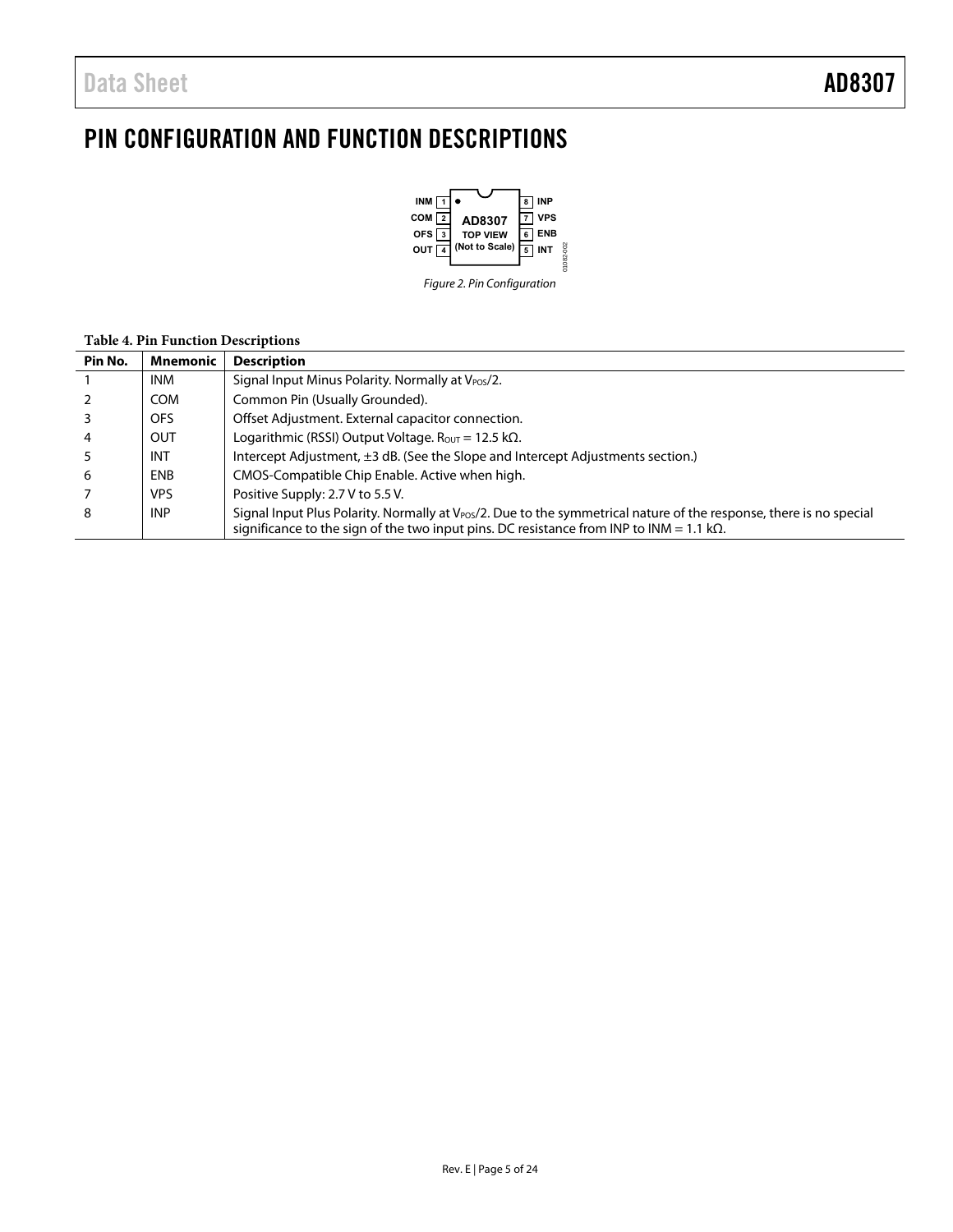## <span id="page-6-0"></span>TYPICAL PERFORMANCE CHARACTERISTICS



Figure 5. Log Conformance vs. Input Level (dBm), 100 MHz and 300 MHz



Figure 6. Log Conformance vs. Input Level (dBm) at −40°C, +25°C, and +85°C







Figure 8. Log Conformance vs. CFO Values at 1 kHz Input Frequency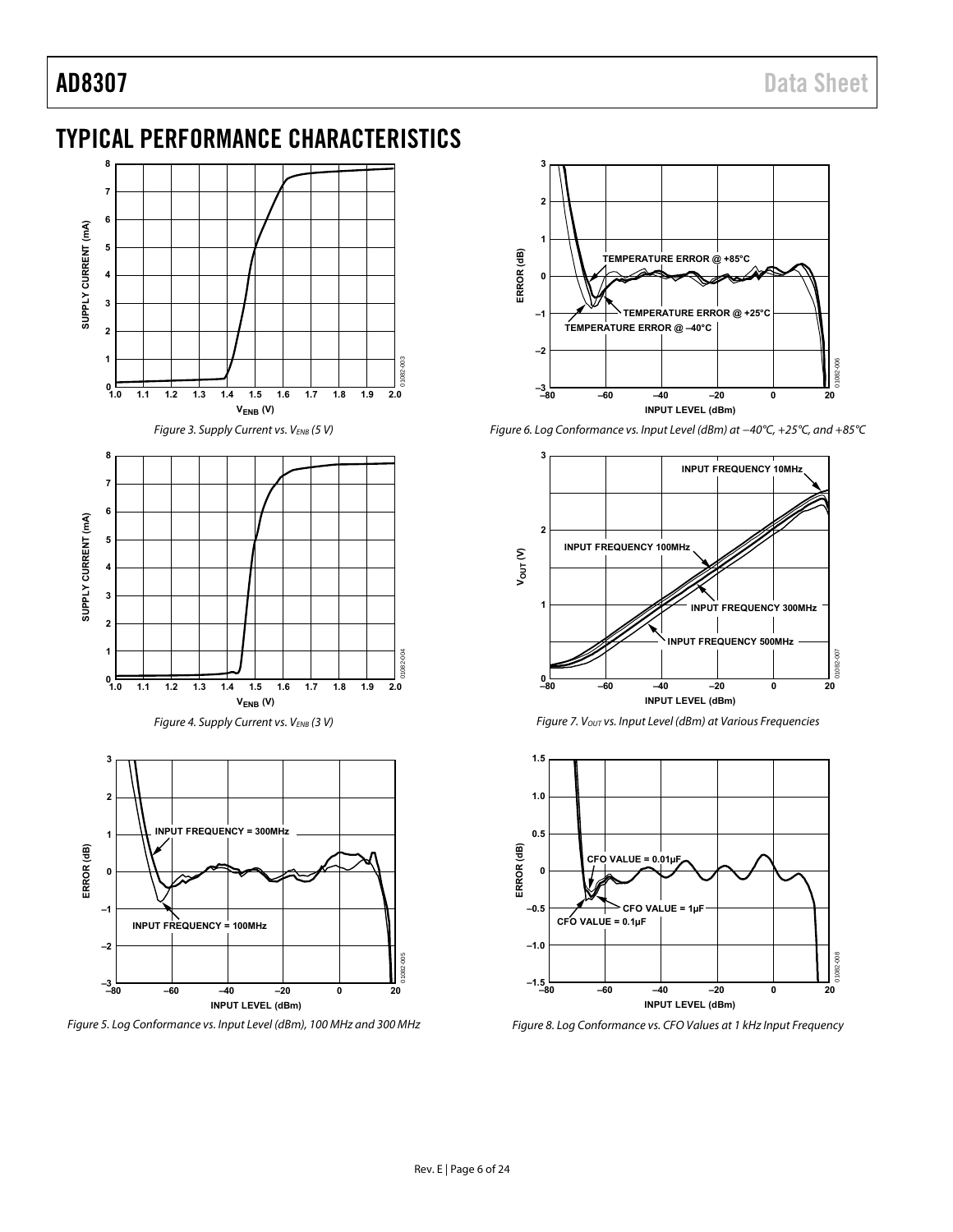

Figure 9. Vout vs. Input Level at 5 V Supply; Showing Intercept Adjustment



Figure 10. Vout vs. Input Level at 3 V Supply Using AD820 as Buffer,  $Gain = +2$ ; Showing Intercept Adjustment



Figure 11. Vout vs. Input Level at Three Temperatures (-40°C, +25°C, +85°C)



Figure 12. Log Conformance vs. Input Level at 100 MHz Showing Response to Alternative Inputs



Figure 13. Log Conformance vs. Input Level at 100 MHz and 500 MHz; Input Driven Differentially Using Transformer



Figure 14. Log Conformance vs. Input Level at 3 V Supply Using AD820 as Buffer, Gain  $= +2$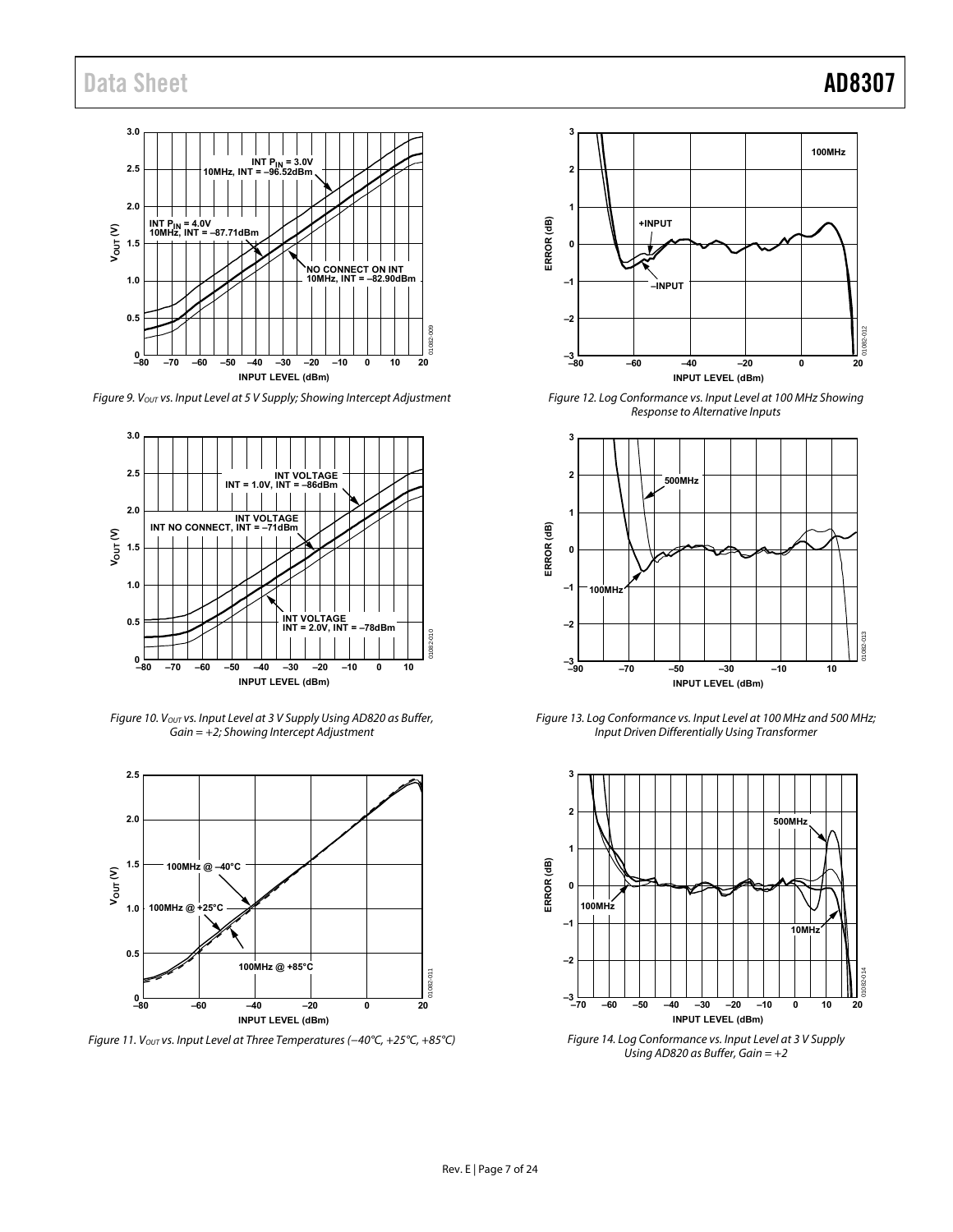

Figure 17. Test Setup for Power-Up/Power-Down Response Time





Figure 19. Large Signal Response Time



Figure 20. Test Setup for V<sub>OUT</sub> Pulse Response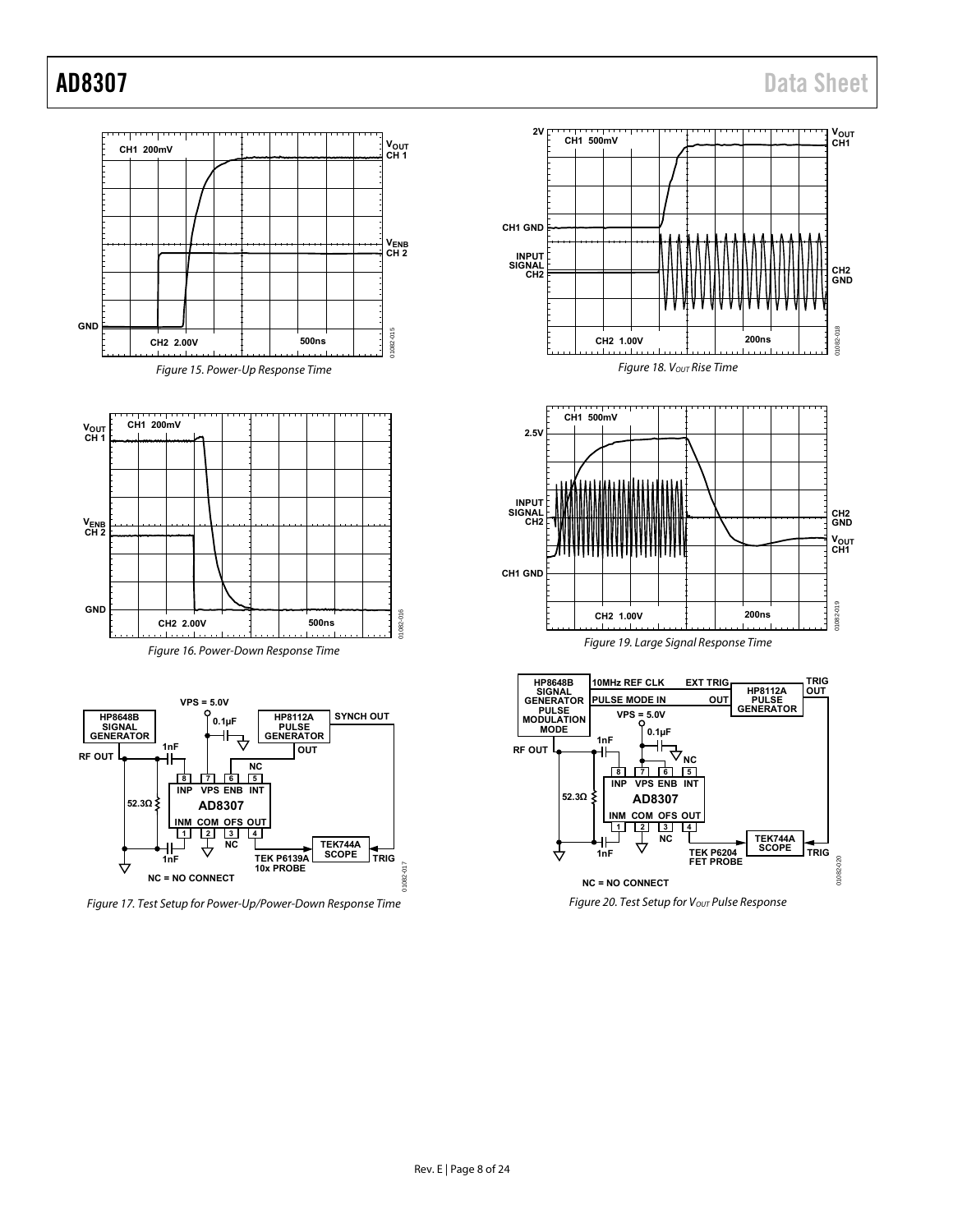## <span id="page-9-0"></span>LOG AMP THEORY

Logarithmic amplifiers perform a more complex operation than that of classical linear amplifiers, and their circuitry is significantly different. A good grasp of what log amps do and how they work can prevent many pitfalls in their application. The essential purpose of a log amp is not to amplify, though amplification is utilized to achieve the function. Rather, it is to compress a signal of wide dynamic range to its decibel equivalent. It is thus a measurement device. A better term may be logarithmic converter, because its basic function is the conversion of a signal from one domain of representation to another via a precise nonlinear transformation.

Logarithmic compression leads to situations that can be confusing or paradoxical. For example, a voltage offset added to the output of a log amp is equivalent to a gain increase ahead of its input. In the usual case where all the variables are voltages, and regardless of the particular structure, the relationship between the variables can be expressed as

$$
V_{OUT} = V_Y \log(V_{IN}/V_X)
$$
\n(1)

where:

*V<sub>OUT</sub>* is the output voltage.

*VY* is the slope voltage; the logarithm is usually taken to base 10 (in which case  $V_Y$  is also the volts per decade).

*VIN* is the input voltage.

*VX* is the intercept voltage.

All log amps implicitly require two references, in this example,  $V_X$  and  $V_Y$ , which determine the scaling of the circuit. The absolute accuracy of a log amp cannot be any better than the accuracy of its scaling references. Equation 1 is mathematically incomplete in representing the behavior of a demodulating log amp, such as the [AD8307,](http://www.analog.com/AD8307?doc=AD8307.pdf) where  $V_{IN}$  has an alternating sign. However, the basic principles are unaffected, and this can be safely used as the starting point in the analyses of log amp scaling.



Figure 21. Ideal Log Amp Function

<span id="page-9-1"></span>[Figure 21 s](#page-9-1)hows the input/output relationship of an ideal log amp, conforming to Equation 1. The horizontal scale is logarithmic and spans a wide dynamic range, shown i[n Figure 21 a](#page-9-1)s over 120 dB, or six decades. The output passes through zero (the log intercept) at the unique value  $V_{IN} = V_X$  and ideally becomes negative for inputs below the intercept. In the ideal case, the straight line

describing  $V<sub>OUT</sub>$  for all values of  $V<sub>IN</sub>$  continues indefinitely in both directions. The dotted line shows that the effect of adding an offset voltage,  $V_{\text{SHIFT}}$ , to the output is to lower the effective intercept voltage,  $V_x$ . Exactly the same alteration can be achieved by raising the gain (or signal level) ahead of the log amp by the factor,  $V<sub>SHIFT</sub>/V<sub>Y</sub>$ . For example, if  $V<sub>Y</sub>$  is 500 mV per decade (25 mV/dB), an offset of 150 mV added to the output appears to lower the intercept by two-tenths of a decade, or 6 dB. Adding an offset to the output is thus indistinguishable from applying an input level that is 6 dB higher.

The log amp function described by Equation 1 differs from that of a linear amplifier in that the incremental gain  $\delta V_{\text{OUT}}/\delta V_{\text{IN}}$  is a very strong function of the instantaneous value of  $V_{IN}$ , as is apparent by calculating the derivative. For the case where the logarithmic base is δ,

$$
\frac{\delta V_{OUT}}{\delta V_{IN}} = \frac{V_Y}{V_{IN}}
$$
 (2)

That is, the incremental gain is inversely proportional to the instantaneous value of the input voltage. This remains true for any logarithmic base, which is chosen as 10 for all decibel related purposes. It follows that a perfect log amp is required to have infinite gain under classical small signal (zero amplitude) conditions. Less ideally, this result indicates that whatever means are used to implement a log amp, accurate response under small signal conditions (that is, at the lower end of the dynamic range) demands the provision of a very high gain bandwidth product. A further consequence of this high gain is that in the absence of an input signal, even very small amounts of thermal noise at the input of a log amp cause a finite output for zero input. This results in the response line curving away from the ideal shown i[n Figure 21](#page-9-1) toward a finite baseline, which can be either above or below the intercept. Note that the value given for this intercept can be an extrapolated value, in which case the output cannot cross zero, or even reach it, as is the case for th[e AD8307.](http://www.analog.com/AD8307?doc=AD8307.pdf)

While Equation 1 is fundamentally correct, a simpler formula is appropriate for specifying the calibration attributes of a log amp like the [AD8307,](http://www.analog.com/AD8307?doc=AD8307.pdf) which demodulates a sine wave input.

$$
V_{OUT} = V_{SLOPE} (P_{IN} - P_0) \tag{3}
$$

where:

*VOUT* is the demodulated and filtered baseband (video or RSSI) output.

*VSLOPE* is the logarithmic slope, now expressed in V/dB (typically between 15 mV/dB and 30 mV/dB).

*PIN* is the input power, expressed in decibels relative to some reference power level.

*P0* is the logarithmic intercept, expressed in decibels relative to the same reference level.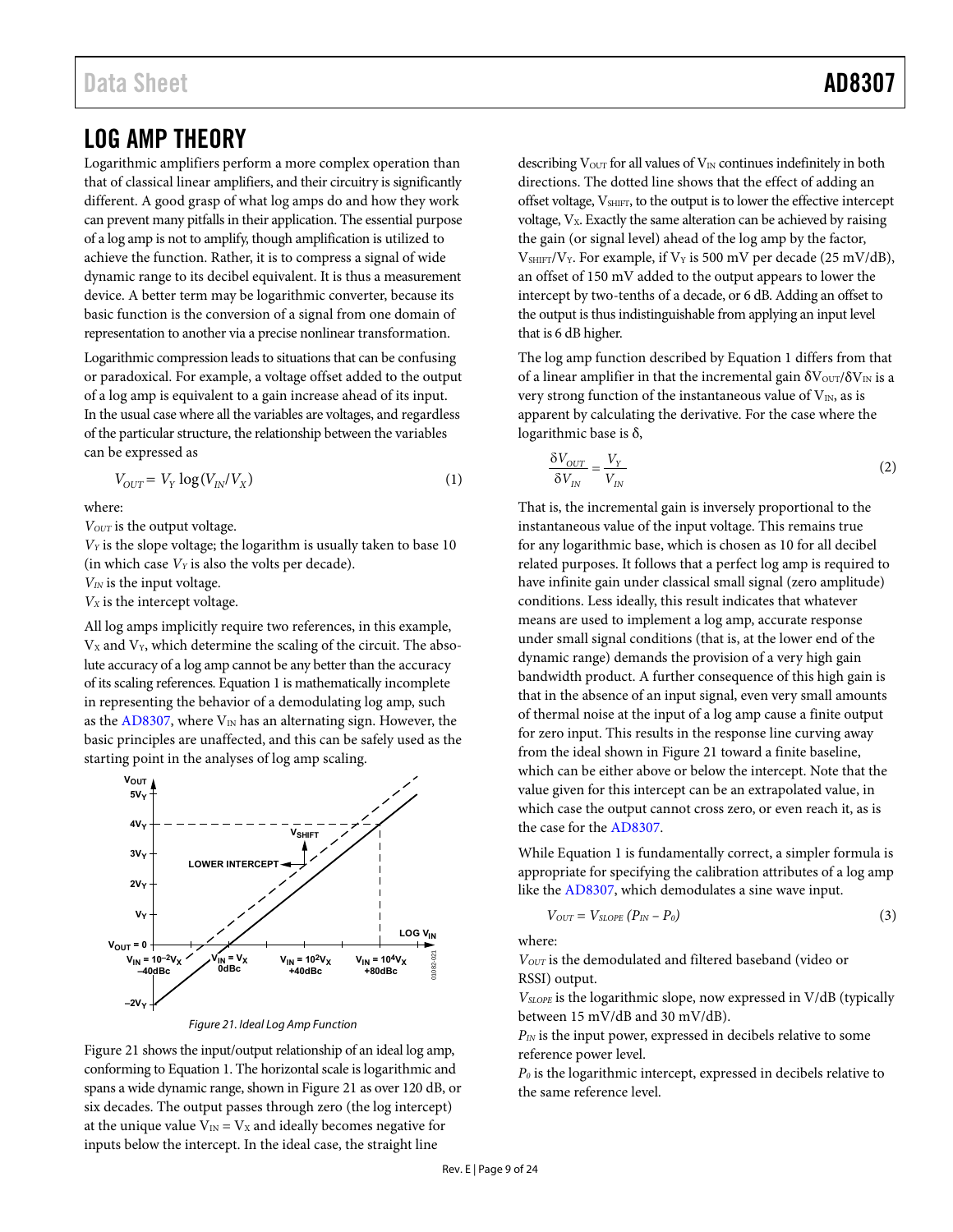The most widely used reference in RF systems is decibels above 1 mW in 50  $\Omega$ , written dBm. Note that the quantity (P<sub>IN</sub> – P<sub>0</sub>) is just dB. The logarithmic function disappears from the formula because the conversion has already been implicitly performed in stating the input in decibels. This is strictly a concession to popular convention; log amps manifestly do not respond to power (tacitly, power absorbed at the input), but rather to input voltage. The use of dBV (decibels with respect to 1 V rms) is more precise, though still incomplete, because waveform is involved as well. Because most users think about and specify RF signals in terms of power, more specifically, in dBm re: 50  $\Omega$ , this convention is used in specifying the performance of th[e AD8307.](http://www.analog.com/AD8307?doc=AD8307.pdf) 

### <span id="page-10-0"></span>**PROGRESSIVE COMPRESSION**

Most high speed, high dynamic range log amps use a cascade of nonlinear amplifier cells (se[e Figure 22\)](#page-10-1) to generate the logarithmic function from a series of contiguous segments, a type of piecewise linear technique. This basic topology immediately opens up the possibility of enormous gain bandwidth products. For example, th[e AD8307](http://www.analog.com/AD8307?doc=AD8307.pdf) employs six cells in its main signal path, each having a small signal gain of 14.3 dB (×5.2) and a −3 dB bandwidth of about 900 MHz. The overall gain is about 20,000 (86 dB) and the overall bandwidth of the chain is some 500 MHz, resulting in the incredible gain bandwidth product (GBW) of 10,000 GHz, about a million times that of a typical op amp. This very high GBW is an essential prerequisite for accurate operation under small signal conditions and at high frequencies. In Equation 2, however, the incremental gain decreases rapidly as  $V_{\text{IN}}$  increases. The [AD8307 c](http://www.analog.com/AD8307?doc=AD8307.pdf)ontinues to exhibit an essentially logarithmic response down to inputs as small as 50  $\mu$ V at 500 MHz.



Figure 22. Cascade of Nonlinear Gain Cells

<span id="page-10-1"></span>To develop the theory, first consider a scheme slightly different from that employed in th[e AD8307,](http://www.analog.com/AD8307?doc=AD8307.pdf) but simpler to explain and mathematically more straightforward to analyze. This approach is based on a nonlinear amplifier unit, called an A/1 cell, with the transfer characteristic shown i[n Figure 23.](#page-10-2) 

The local small signal gain  $\delta V_{\text{OUT}}/\delta V_{\text{IN}}$  is A, maintained for all inputs up to the knee voltage  $E_K$ , above which the incremental gain drops to unity. The function is symmetrical: the same drop in gain occurs for instantaneous values of  $V_{IN}$  less than  $-E_K$ . The large signal gain has a value of A for inputs in the range  $-E<sub>K</sub>$  ≤  $V_{\text{IN}} \leq +E_{\text{K}}$ , but falls asymptotically toward unity for very large inputs. In logarithmic amplifiers based on this amplifier function, both the slope voltage and the intercept voltage must be traceable to the one reference voltage,  $E_K$ . Therefore, in this fundamental analysis, the calibration accuracy of the log amp is dependent solely on this voltage. In practice, it is possible to separate the basic references used to determine  $V_Y$  and  $V_X$  and, in the case of the  $AD8307$ ,  $V_Y$  is traceable to an on-chip band gap reference,

whereas  $V_x$  is derived from the thermal voltage  $kT/q$  and is later temperature corrected.



Figure 23. A/1 Amplifier Function

<span id="page-10-2"></span>Let the input of an N-cell cascade be  $V_{IN}$ , and the final output be  $V<sub>OUT</sub>$ . For small signals, the overall gain is simply  $A<sup>N</sup>$ . A six-stage system in which  $A = 5 (14 dB)$  has an overall gain of 15,625 (84 dB). The importance of a very high small signal gain in implementing the logarithmic function has been noted; however, this parameter is only of incidental interest in the design of log amps.

From this point forward, rather than considering gain, analyze the overall nonlinear behavior of the cascade in response to a simple dc input, corresponding to the  $V_{IN}$  of Equation 1. For very small inputs, the output from the first cell is  $V_1 = AV_{IN}$ . The output from the second cell is  $V_2 = A^2 V_{IN}$ , and so on, up to  $V_N = A^N V_{IN}$ . At a certain value of  $V_{IN}$ , the input to the Nth cell,  $V_{N-1}$ , is exactly equal to the knee voltage E<sub>K</sub>. Thus,  $V_{OUT} = AE_{K}$ and because there are N − 1 cells of Gain A ahead of this node, calculate  $V_{IN} = E_K / A^{N-1}$ . This unique situation corresponds to the lin-log transition (labeled 1 i[n Figure 24\)](#page-10-3). Below this input, the cascade of gain cells acts as a simple linear amplifier, whereas for higher values of  $V_{IN}$ , it enters into a series of segments that lie on a logarithmic approximation (dotted line).



<span id="page-10-3"></span>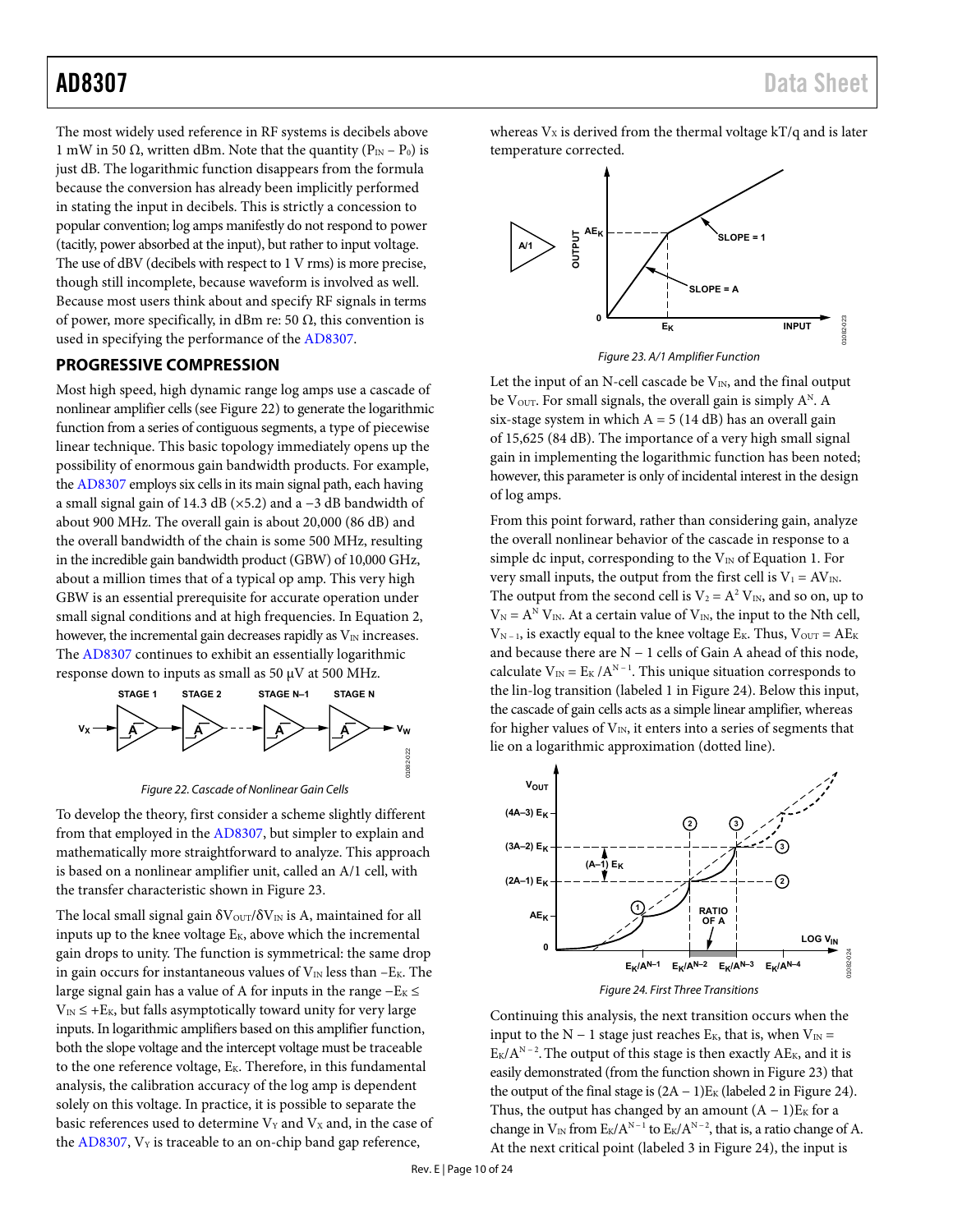## Data Sheet **AD8307**

again A times larger and  $V_{\text{OUT}}$  has increased to  $(3A - 2)E_K$ , that is, by another linear increment of  $(A - 1)E_K$ .

Further analysis shows that right up to the point where the input to the first cell is above the knee voltage,  $V_{\text{OUT}}$  changes by  $(A - 1)E_K$ for a ratio change of A in  $V_{IN}$ . This can be expressed as a certain fraction of a decade, which is simply  $log_{10}(A)$ . For example, when  $A = 5$ , a transition in the piecewise linear output function occurs at regular intervals of 0.7 decade ( $log_{10}(A)$ , or 14 dB divided by 20 dB). This insight immediately allows the user to write the volts per decade scaling parameter, which is also the scaling voltage,  $V_Y$ , when using base 10 logarithms, as

$$
V_Y = \frac{Linear Change in V_{OUT}}{Decades Change in V_{IN}} = \frac{(A-1)E_K}{log_{10}(A)}
$$
(4)

Note that only two design parameters are involved in determining  $V_Y$ , namely, the cell gain A and the knee voltage,  $E_K$ , while N, the number of stages, is unimportant in setting the slope of the overall function. For  $A = 5$  and  $E<sub>K</sub> = 100$  mV, the slope would be a rather awkward 572.3 mV per decade (28.6 mV/dB). A well designed log amp has rational scaling parameters.

The intercept voltage can be determined by using two pairs of transition points on the output function (consider [Figure 24\)](#page-10-3). The result is

$$
V_X = \frac{E_K}{A^{(N+1/(A-1))}}
$$
\n(5)

For the case under consideration, using  $N = 6$ , calculate  $V_Z =$ 4.28 μV. However, be careful about the interpretation of this parameter, because it was earlier defined as the input voltage at which the output passes through zero (see [Figure 21\)](#page-9-1). Clearly, in the absence of noise and offsets, the output of the amplifier chain shown in [Figure 23 c](#page-10-2)an be zero when, and only when,  $V_{IN} = 0$ . This anomaly is due to the finite gain of the cascaded amplifier, which results in a failure to maintain the logarithmic approximation below the lin-log transition (labeled 1 i[n Figure 24\)](#page-10-3). Closer analysis shows that the voltage given by Equation 5 represents the extrapolated, rather than actual, intercept.

## <span id="page-11-0"></span>**DEMODULATING LOG AMPS**

Log amps based on a cascade of A/1 cells are useful in baseband applications because they do not demodulate their input signal. However, baseband and demodulating log amps alike can be made using a different type of amplifier stage, called an A/0 cell. Its function differs from that of the A/1 cell in that the gain above the knee voltage  $E_K$  falls to zero, as shown by the solid line i[n Figure 25.](#page-11-1) This is also known as the limiter function, and a chain of N such cells are often used to generate hard-limited output in recovering the signal in FM and PM modes.



Figure 25. A/0 Amplifier Functions (Ideal and Tanh)

<span id="page-11-1"></span>Th[e AD640,](http://www.analog.com/ad640) [AD606,](http://www.analog.com/ad606) [AD608,](http://www.analog.com/ad608) [AD8307,](http://www.analog.com/AD8307?doc=AD8307.pdf) and various other Analog Devices, Inc., communications products incorporating a logarithmic intermediate frequency (IF) amplifier all use this technique. It becomes apparent that the output of the last stage can no longer provide the logarithmic output because this remains unchanged for all inputs above the limiting threshold, which occurs at  $V_{IN}$  =  $E_K/A^{N-1}$ . Instead, the logarithmic output is now generated by summing the outputs of all the stages. The full analysis for this type of log amp is only slightly more complicated than that of the previous case. It is readily shown that, for practical purposes, the intercept voltage,  $V_x$ , is identical to that given in Equation 5, while the slope voltage is

$$
V_Y = \frac{AE_K}{\log_{10}(A)}\tag{6}
$$

Preference for the A/0 style of log amp over one using A/1 cells stems from several considerations. The first is that an A/0 cell can be very simple. In the [AD8307,](http://www.analog.com/AD8307?doc=AD8307.pdf) it is based on a bipolar transistor differential pair, having resistive loads, RL, and an emitter current source, I<sub>E</sub>. This exhibits an equivalent knee voltage of  $E_K = 2$  kT/q and a small signal gain of  $A = I_E R_L / E_K$ . The large signal transfer function is the hyperbolic tangent (see the dashed line i[n Figure 25\)](#page-11-1). This function is very precise, and the deviation from an ideal A/0 form is not detrimental. In fact, the rounded shoulders of the tanh function result in a lower ripple in the logarithmic conformance than that obtained using an ideal A/0 function.

An amplifier composed of these cells is entirely differential in structure and can thus be rendered very insensitive to disturbances on the supply lines and, with careful design, to temperature variations. The output of each gain cell has an associated transconductance  $(g_m)$  cell that converts the differential output voltage of the cell to a pair of differential currents, which are summed simply by connecting the outputs of all the  $g_m$  (detector) stages in parallel. The total current is then converted back to a voltage by a transresistance stage to generate the logarithmic output. This scheme is depicted in single-sided form i[n Figure 26.](#page-12-2)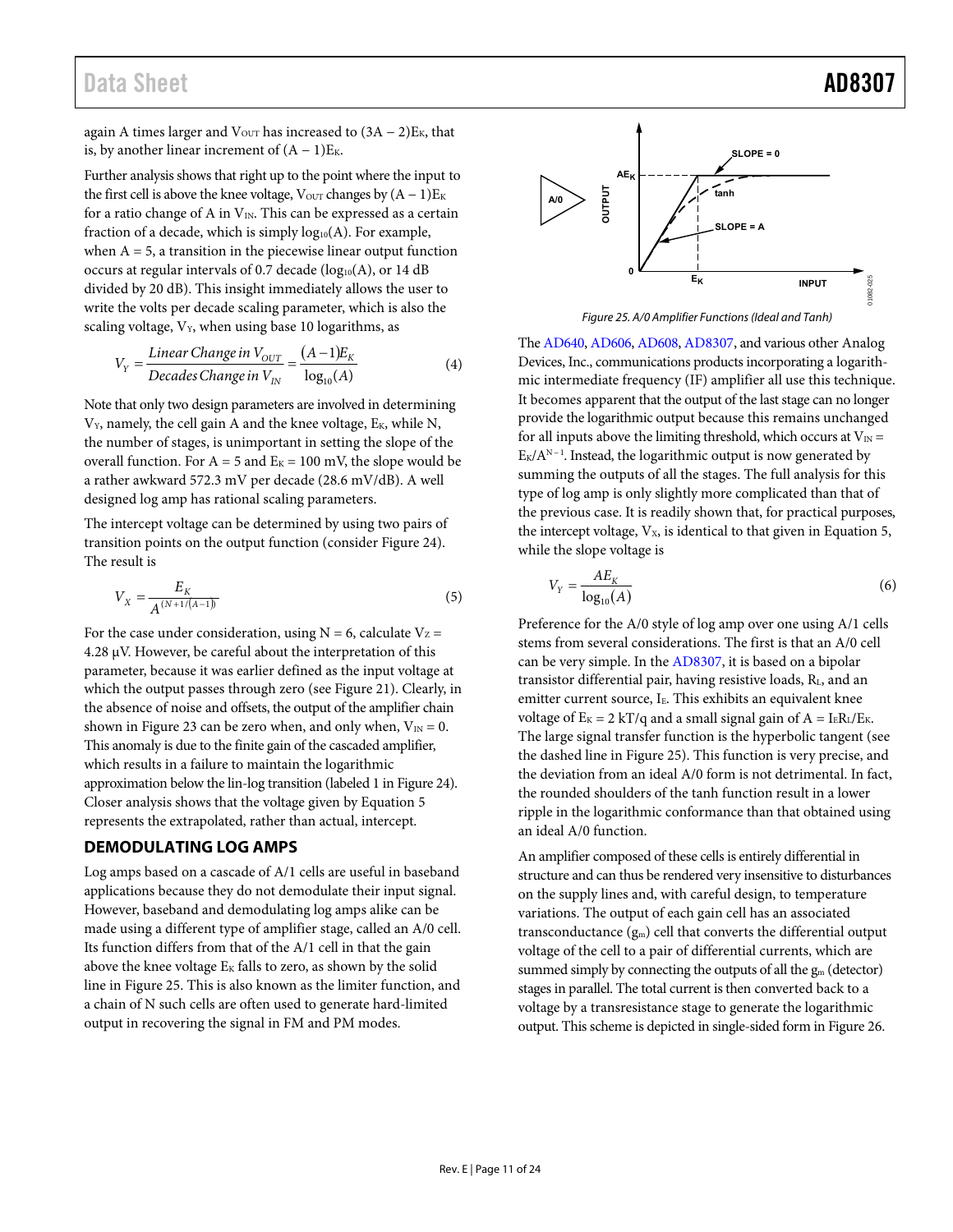

Figure 26. Log Amp Using A/0 Stages and Auxiliary Summing Cells

<span id="page-12-2"></span>The chief advantage of this approach is that the slope voltage can now be decoupled from the knee voltage,  $E_K = 2 kT/q$ , which is inherently PTAT. By contrast, the simple summation of the cell outputs results in a very high temperature coefficient of the slope voltage given in Equation 6. To do this, the detector stages are biased with currents (not shown), which are rendered stable with temperature. These are derived either from the supply voltage (as in the [AD606 a](http://www.analog.com/ad606?doc=ad8307.pdf)nd [AD608\)](http://www.analog.com/ad608?doc=ad8307.pdf) or from an internal band gap reference (as in the [AD640 a](http://www.analog.com/ad640?doc=ad8307.pdf)nd [AD8307\)](http://www.analog.com/AD8307?doc=AD8307.pdf). This topology affords complete control over the magnitude and temperature behavior of the logarithmic slope, decoupling it completely from  $E_K$ .

A further step is needed to achieve the demodulation response, required when the log amp converts an alternating input into a quasi-dc baseband output. This is achieved by altering the  $g_m$ cells used for summation purposes to also implement the rectification function. Early discrete log amps based on the progressive compression technique used half-wave rectifiers. This made postdetection filtering difficult. The [AD640](http://www.analog.com/ad640?doc=ad8307.pdf) was the first commercial monolithic log amp to use a full-wave rectifier, a practice followed in all subsequent Analog Devices types.

These detectors can be modeled as essentially linear  $g_m$  cells, but produce an output current independent of the sign of the voltage applied to the input of each cell; that is, they implement the absolute value function. Because the output from the later A/0 stages closely approximates an amplitude symmetric square wave for even moderate input levels (most stages of the amplifier chain operate in a limiting mode), the current output from each detector is almost constant over each period of the input. Somewhat earlier detector stages produce a waveform having only very brief dropouts, whereas the detectors nearest the input produce a low level, almost sinusoidal waveform at twice the input frequency. These aspects of the detector system result in a signal that is easily filtered, resulting in low residual ripple on the output.

## <span id="page-12-0"></span>**INTERCEPT CALIBRATION**

All monolithic log amps from Analog Devices include accurate means to position the intercept voltage,  $V_X$  (or equivalent power for a demodulating log amp). Using the scheme shown i[n Figure 26,](#page-12-2) the basic value of the intercept level departs considerably from that predicted by the simpler analyses given earlier. However, the intrinsic intercept voltage is still proportional to  $E_K$ , which is PTAT (see Equation 5). Recalling that the addition of an offset to the output produces an effect that is indistinguishable from a change in the position of the intercept, it is possible to cancel the left-right motion of  $V<sub>X</sub>$  resulting from the temperature

variation of  $E_K$ . Do this by adding an offset with the required temperature behavior.

The precise temperature shaping of the intercept positioning offset results in a log amp having stable scaling parameters, making it a true measurement device, for example, as a calibrated received signal strength indicator (RSSI). In this application, the user is more interested in the value of the output for an input waveform that is invariably sinusoidal. Although the input level can alternatively be stated as an equivalent power, in dBm, be sure to work carefully. It is essential to know the load impedance in which this power is presumed to be measured.

In radio frequency (RF) practice, it is generally safe to assume a reference impedance of 50  $\Omega$  in which 0 dBm (1 mW) corresponds to a sinusoidal amplitude of 316.2 mV (223.6 mV rms). The intercept can likewise be specified in dBm. For the [AD8307,](http://www.analog.com/AD8307?doc=AD8307.pdf) it is positioned at −84 dBm, corresponding to a sine amplitude of 20 μV. It is important to bear in mind that log amps do not respond to power, but to the voltage applied to their input.

The [AD8307 p](http://www.analog.com/AD8307?doc=AD8307.pdf)resents a nominal input impedance much higher than 50 Ω (typically 1.1 kΩ low frequencies). A simple input matching network can considerably improve the sensitivity of this type of log amp. This increases the voltage applied to the input and thus alters the intercept. For a 50  $\Omega$  match, the voltage gain is 4.8 and the entire dynamic range moves down by 13.6 dB (see [Figure 35\)](#page-18-2). Note that the effective intercept is a function of waveform. For example, a square wave input reads 6 dB higher than a sine wave of the same amplitude and a Gaussian noise input 0.5 dB higher than a sine wave of the same rms value.

### <span id="page-12-1"></span>**OFFSET CONTROL**

In a monolithic log amp, direct coupling between the stages is used for several reasons. First, this avoids the use of coupling capacitors, which typically have a chip area equal to that of a basic gain cell, thus considerably increasing die size. Second, the capacitor values predetermine the lowest frequency at which the log amp can operate; for moderate values, this can be as high as 30 MHz, limiting the application range. Third, the parasitic (backplate) capacitance lowers the bandwidth of the cell, further limiting the applications.

However, the very high dc gain of a direct-coupled amplifier raises a practical issue. An offset voltage in the early stages of the chain is indistinguishable from a real signal. For example, if it were as high as 400 μV, it would be 18 dB larger than the smallest ac signal (50  $\mu$ V), potentially reducing the dynamic range by this amount. This problem is averted by using a global feedback path from the last stage to the first, which corrects this offset in a similar fashion to the dc negative feedback applied around an op amp. The high frequency components of the signal must be removed to prevent a reduction of the HF gain in the forward path.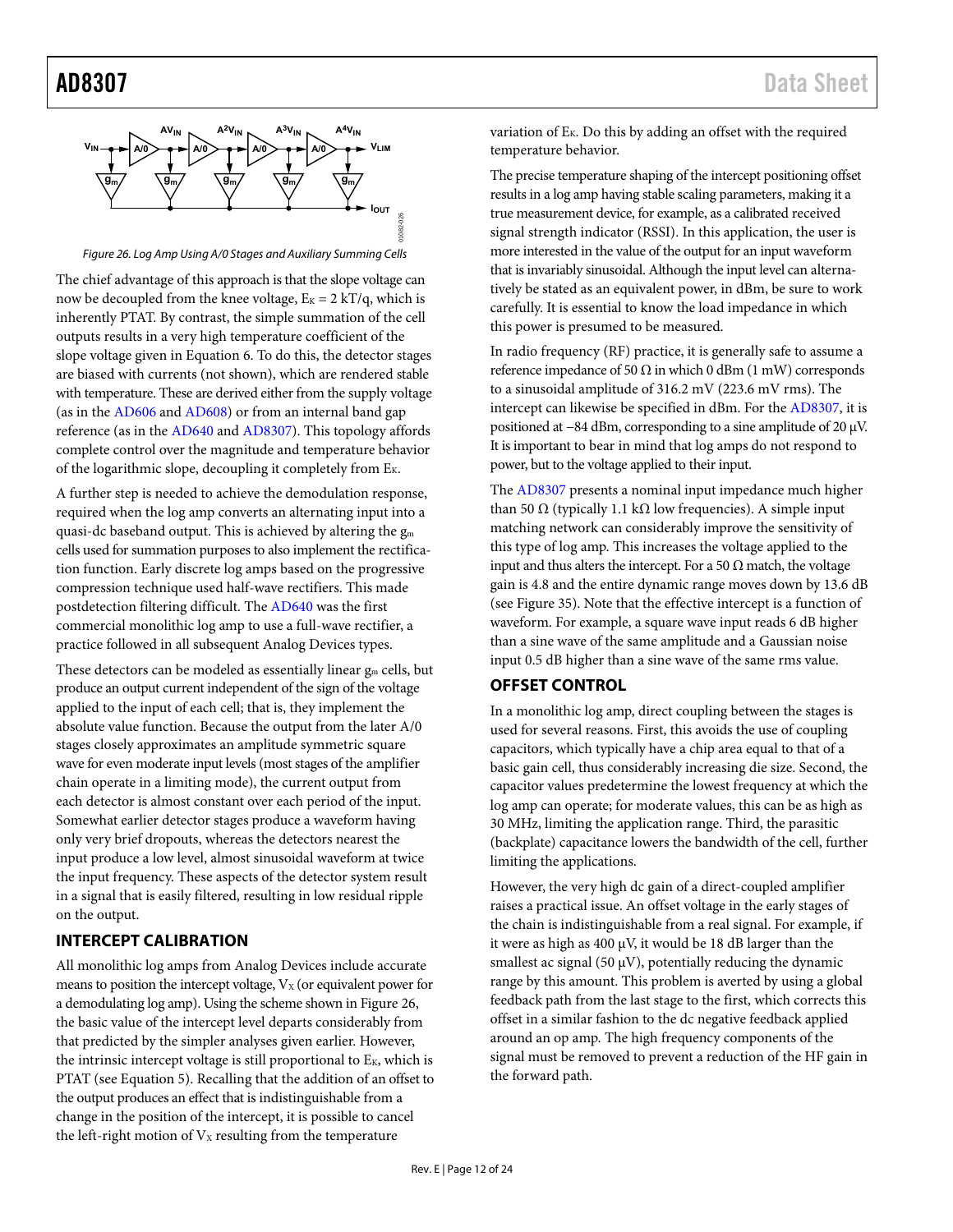## Data Sheet **AD8307**

In th[e AD8307,](http://www.analog.com/AD8307?doc=AD8307.pdf) this is achieved by an on-chip filter, providing sufficient suppression of HF feedback to allow operation above 1 MHz. To extend the range below this frequency, an external capacitor can be added. This permits the high-pass corner to be lowered to audio frequencies using a capacitor of modest value. Note that this capacitor has no effect on the minimum signal frequency for input levels above the offset voltage; this extends down to dc (for a signal applied directly to the input pins). The offset voltage varies from part to part; some exhibit essentially stable offsets of under 100 μV without the benefit of an offset adjustment.

## <span id="page-13-0"></span>**EXTENSION OF RANGE**

The theoretical dynamic range for the basic log amp shown in [Figure 26 i](#page-12-2)s  $A^N$ . For  $A = 5.2$  (14.3 dB) and  $N = 6$ , it is 20,000 or 86 dB. The actual lower end of the dynamic range is largely determined by the thermal noise floor, measured at the input of the chain of amplifiers. The upper end of the range is extended

upward by the addition of top-end detectors. The input signal is applied to a tapped attenuator, and progressively smaller signals are applied to three passive rectifying gm cells whose outputs are summed with those of the main detectors. With care in design, the extension to the dynamic range can be seamless over the full frequency range. For the [AD8307,](http://www.analog.com/AD8307?doc=AD8307.pdf) it amounts to a further 27 dB.

Therefore, the total dynamic range is theoretically 113 dB. The specified range of 90 dB (−74 dBm to +16 dBm) is for high accuracy and calibrated operation, and includes the low end degradation due to thermal noise and the top end reduction due to voltage limitations. The additional stages are not redundant, but are needed to maintain accurate logarithmic conformance over the central region of the dynamic range, and in extending the usable range considerably beyond the specified range. In applications where log conformance is less demanding, the [AD8307 c](http://www.analog.com/AD8307?doc=AD8307.pdf)an provide over 95 dB of range.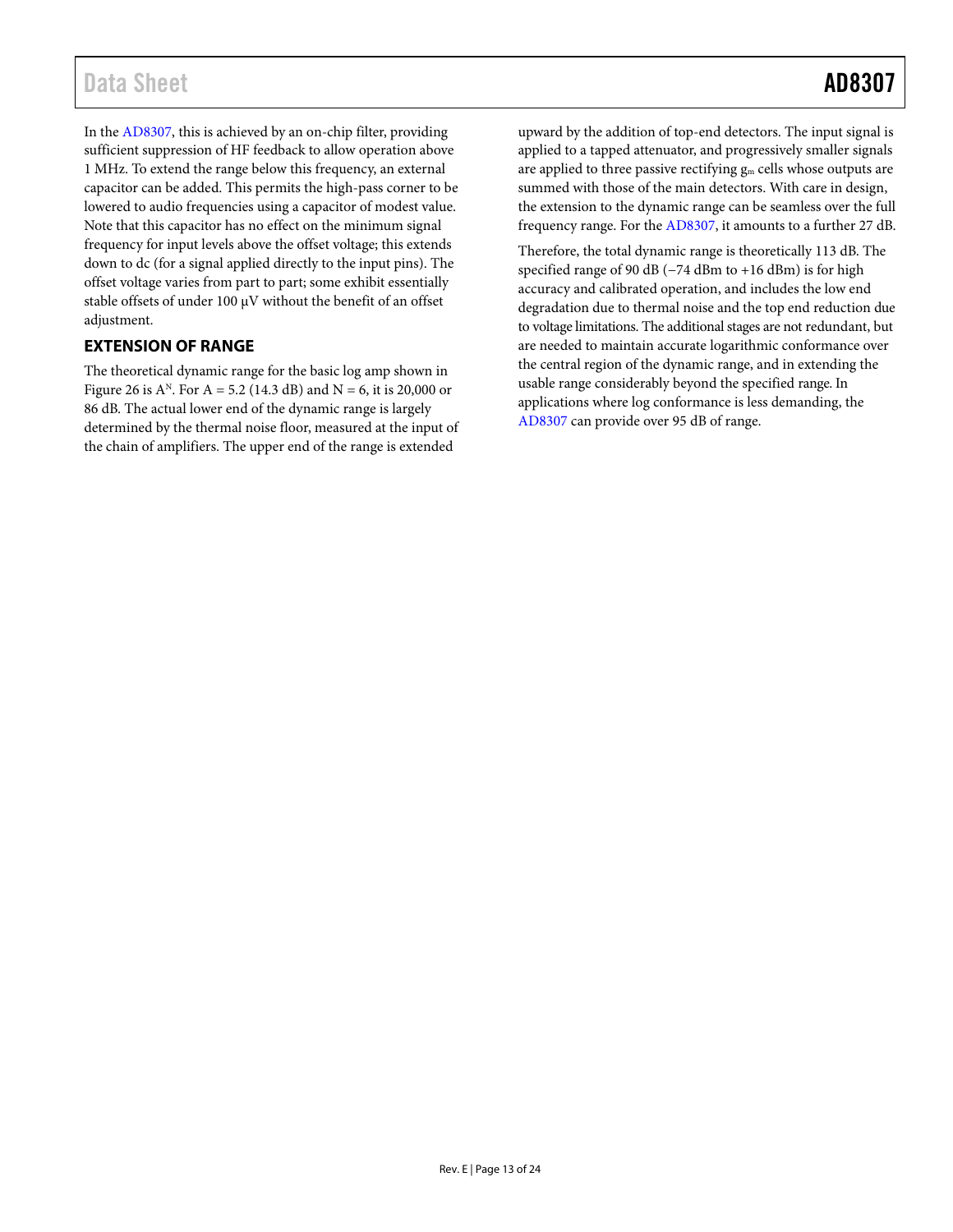## <span id="page-14-0"></span>INTERFACES

The [AD8307 c](http://www.analog.com/AD8307?doc=AD8307.pdf)omprises six main amplifier/limiter stages, each having a gain of 14.3 dB and small signal bandwidth of 900 MHz; the overall gain is 86 dB with a −3 dB bandwidth of 500 MHz. These six cells and their associated gm styled full-wave detectors handle the lower two-thirds of the dynamic range. Three topend detectors, placed at 14.3 dB taps on a passive attenuator, handle the upper third of the 90 dB range. Biasing for these cells is provided by two references: one determines their gain and the other is a band gap circuit that determines the logarithmic slope and stabilizes it against supply and temperature variations. The [AD8307 c](http://www.analog.com/AD8307?doc=AD8307.pdf)an be enabled or disabled by a CMOS-compatible level at ENB (Pin 6). The first amplifier stage provides a low voltage noise spectral density (1.5 nV/ $\sqrt{Hz}$ ).

The differential current-mode outputs of the nine detectors are summed and then converted to single-sided form in the output stage, nominally scaled 2 μA/dB. The logarithmic output voltage is developed by applying this current to an on-chip 12.5 kΩ resistor, resulting in a logarithmic slope of 25 mV/dB (that is, 500 mV/decade) at the OUT pin. This voltage is not buffered, allowing the use of a variety of special output interfaces, including the addition of postdemodulation filtering. The last detector stage includes a modification to temperature stabilize the log intercept, which is accurately positioned to make optimal use of the full output voltage range available. The intercept can be adjusted using the INT pin, which adds or subtracts a small current to the signal current.



Figure 27. Main Features of th[e AD8307](http://www.analog.com/AD8307?doc=AD8307.pdf)

The last gain stage also includes an offset sensing cell. This generates a bipolarity output current when the main signal path has an imbalance due to accumulated dc offsets. This current is integrated by an on-chip capacitor, which can be increased in value by an off-chip component at OFS. The resulting voltage is used to null the offset at the output of the first stage. Because it does not involve the signal input connections, whose ac-coupling capacitors otherwise introduce a second pole in the feedback path, the stability of the offset correction loop is assured.

The [AD8307 i](http://www.analog.com/AD8307?doc=AD8307.pdf)s built on an advanced, dielectrically isolated, complementary bipolar process. Most resistors are thin film types having a low temperature coefficient of resistance (TCR) and high linearity under large signal conditions. Their absolute tolerance is typically within ±20%. Similarly, the capacitors have a typical tolerance of ±15% and essentially zero temperature or voltage sensitivity. Most interfaces have additional small junction capacitances associated with them due to active devices or ESD protection; these can be neither accurate nor stable. Component numbering in each of these interface diagrams is local.

## <span id="page-14-1"></span>**ENABLE INTERFACE**

The chip enable interface is shown i[n Figure 28.](#page-14-3) The currents in the diode-connected transistors control the turn-on and turnoff states of the band gap reference and the bias generator, and are a maximum of 100 μA when Pin 6 is taken to 5 V, under worst-case conditions. Left unconnected, or at a voltage below 1 V, th[e AD8307](http://www.analog.com/AD8307?doc=AD8307.pdf) is disabled and consumes a sleep current of under 50  $\mu$ A; tied to the supply, or at a voltage above 2 V, it is fully enabled. The internal bias circuitry is very fast, typically <100 ns for either off or on. In practice, the latency period before the log amp exhibits its full dynamic range is more likely to be limited by factors relating to the use of ac coupling at the input or the settling of the offset control loop.

<span id="page-14-3"></span>

## <span id="page-14-4"></span><span id="page-14-2"></span>**INPUT INTERFACE**

[Figure 29 s](#page-14-4)hows the essentials of the signal input interface.  $C_{P}$ and  $C_M$  are the parasitic capacitances to ground;  $C_D$  is the differential input capacitance, mostly due to Q1 and Q2. In most applications, both input pins are ac-coupled. The switches close when ENB is asserted. When disabled, the inputs float, bias current  $I<sub>E</sub>$  is shut off, and the coupling capacitors remain charged. If the log amp is disabled for long periods, small leakage currents discharge these capacitors. If they are poorly matched, charging currents at power-up can generate a transient input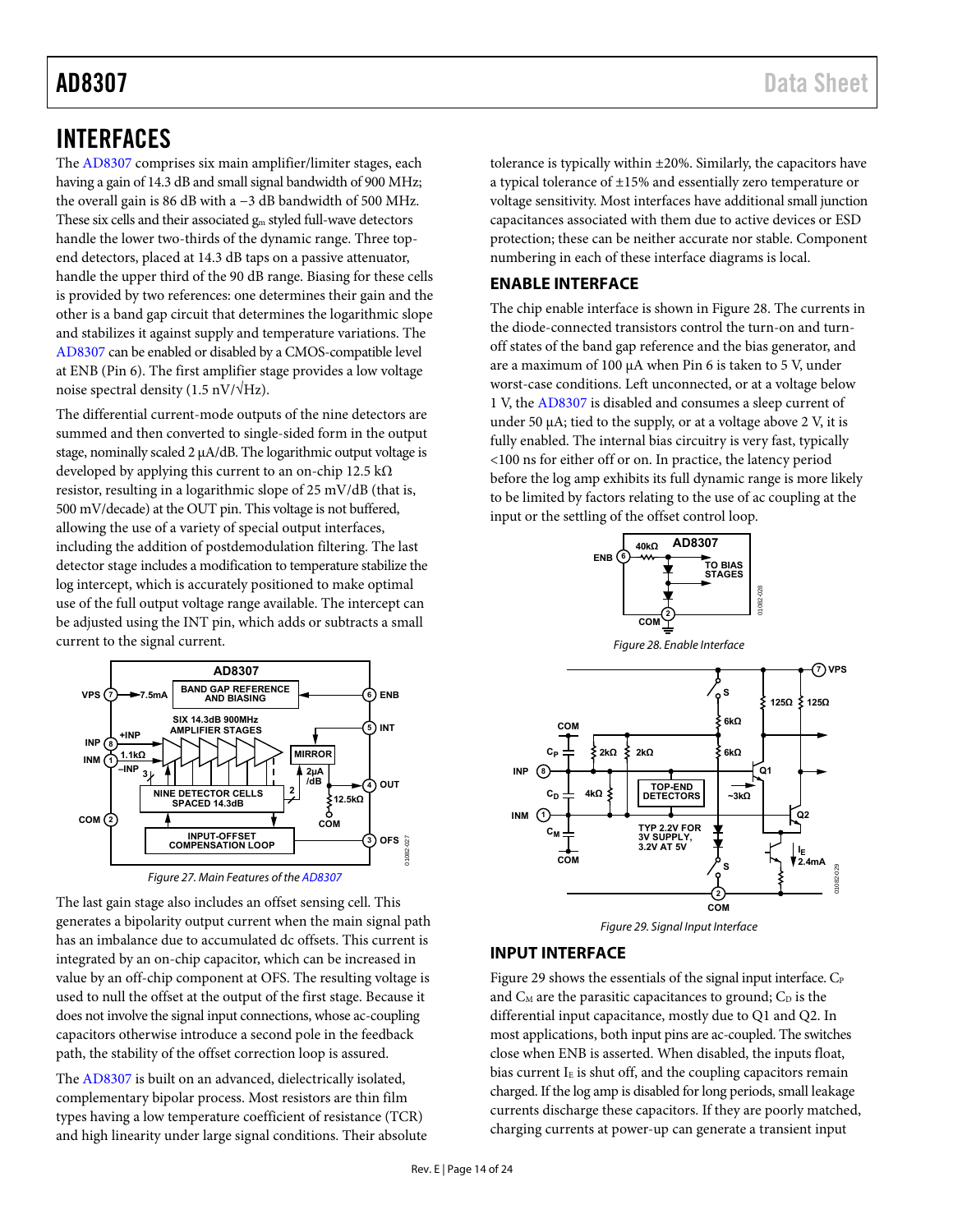## Data Sheet **AD8307**

voltage that can block the lower reaches of the dynamic range until it has become much less than the signal.

In most applications, the signal is single sided and can be applied to either Pin 1 or Pin 8, with the other pin ac-coupled to ground. Under these conditions, the largest input signal that can be handled by th[e AD8307](http://www.analog.com/AD8307?doc=AD8307.pdf) is 10 dBm (sine amplitude of  $\pm 1$  V) when operating from a 3 V supply; 16 dBm can be handled using a 5 V supply. The full 16 dBm can be achieved for supplies down to 2.7 V, using a fully balanced drive. For frequencies above about 10 MHz, this is most easily achieved using a matching network. Using such a network, having an inductor at the input, the input transient is eliminated. Occasionally, it is desirable to use the dc-coupled potential of the [AD8307.](http://www.analog.com/AD8307?doc=AD8307.pdf) The main challenge is to present signals to the log amp at the elevated common-mode input level, requiring the use of low noise, low offset buffer amplifiers. Using dual supplies of  $\pm 3$  V, the input pins can operate at ground potential.

## <span id="page-15-0"></span>**OFFSET INTERFACE**

The input-referred dc offsets in the signal path are nulled via the interface associated with Pin 3, shown in [Figure 30.](#page-15-2) Q1 and Q2 are the first stage input transistors, with their corresponding load resistors (125  $\Omega$ ). Q3 and Q4 generate small currents, which can introduce a dc offset into the signal path. When the voltage on OFS is at about 1.5 V, these currents are equal and nominally 64 μA. When OFS is taken to ground, Q4 is off and the effect of the current in Q3 is to generate an offset voltage of 64  $\mu$ V × 125  $\Omega$  = 8 mV. Because the first stage gain is ×5, this is equivalent to an input offset (INP to INM) of 1.6 mV. When OFS is taken to its most positive value, the input-referred offset is reversed to −1.6 mV. If true dc coupling is needed, down to very small inputs, this automatic loop must be disabled and the residual offset eliminated using a manual adjustment.

In normal operation, however, using an ac-coupled input signal, the OFS pin should be left open. Any residual input offset voltage is then automatically nulled by the action of the feedback loop. The gm cell, which is gated off when the chip is disabled, converts any output offset (sensed at a point near the end of the cascade of amplifiers) to a current. This is integrated by the on-chip capacitor, C<sub>HP</sub>, and any added external capacitance, C<sub>OFS</sub>, to generate an error voltage, which is applied back to the input stage in the polarity needed to null the output offset. From a small signal perspective, this feedback alters the response of the amplifier, which, rather than behaving as a fully dc-coupled system, now exhibits a zero in its ac transfer function, resulting in a closed-loop high-pass corner at about 1.5 MHz.



Figure 30. Offset Interface and Offset Nulling Path

<span id="page-15-2"></span>The offset feedback is limited to a range of  $\pm 1.6$  mV; signals larger than this override the offset control loop, which only affects performance for very small inputs. An external capacitor reduces the high-pass corner to arbitrarily low frequencies; using 1 μF, this corner is below 10 Hz. All Analog Devices log amps use an offset nulling loop; th[e AD8307 d](http://www.analog.com/AD8307?doc=AD8307.pdf)iffers in using this single-sided form.

## <span id="page-15-1"></span>**OUTPUT INTERFACE**

The outputs from the nine detectors are differential currents, having an average value that is dependent on the signal input level, plus a fluctuation at twice the input frequency. The currents are summed at the LGP node and the LGM node in [Figure 31.](#page-16-0)  Further currents are added at these nodes, to position the intercept, by slightly raising the output for zero input, and to provide temperature compensation. Because th[e AD8307](http://www.analog.com/AD8307?doc=AD8307.pdf) is not laser trimmed, there is a small uncertainty in both the log slope and the log intercept. These scaling parameters can be adjusted.

For zero signal conditions, all the detector output currents are equal. For a finite input of either polarity, their difference is converted by the output interface to a single-sided unipolar current nominally scaled 2 μA/dB (40 μA/decade) at the OUT pin. An on-chip 12.5 k $\Omega$  resistor, R1, converts this current to a voltage of 25 mV/dB. C1 and C2 are effectively in shunt with R1 and form a low-pass filter pole with a corner frequency of about 5 MHz. The pulse response settles to within 1% of the final value within 300 ns. This integral low-pass filter provides adequate smoothing in many IF applications. At 10.7 MHz, the 2f ripple is 12.5 mV in amplitude, equivalent to  $\pm 0.5$  dB, and only 0.5 mV ( $\pm 0.02$  dB) at  $f = 50$  MHz. A filter capacitor,  $C_{FLT}$ , added from the OUT pin to ground lowers this corner frequency. Using 1 μF, the ripple is maintained to less than ±0.5 dB down to input frequencies of 100 Hz. Note that C<sub>OFS</sub> should also be increased in low frequency applications, and is typically made equal to CFLT.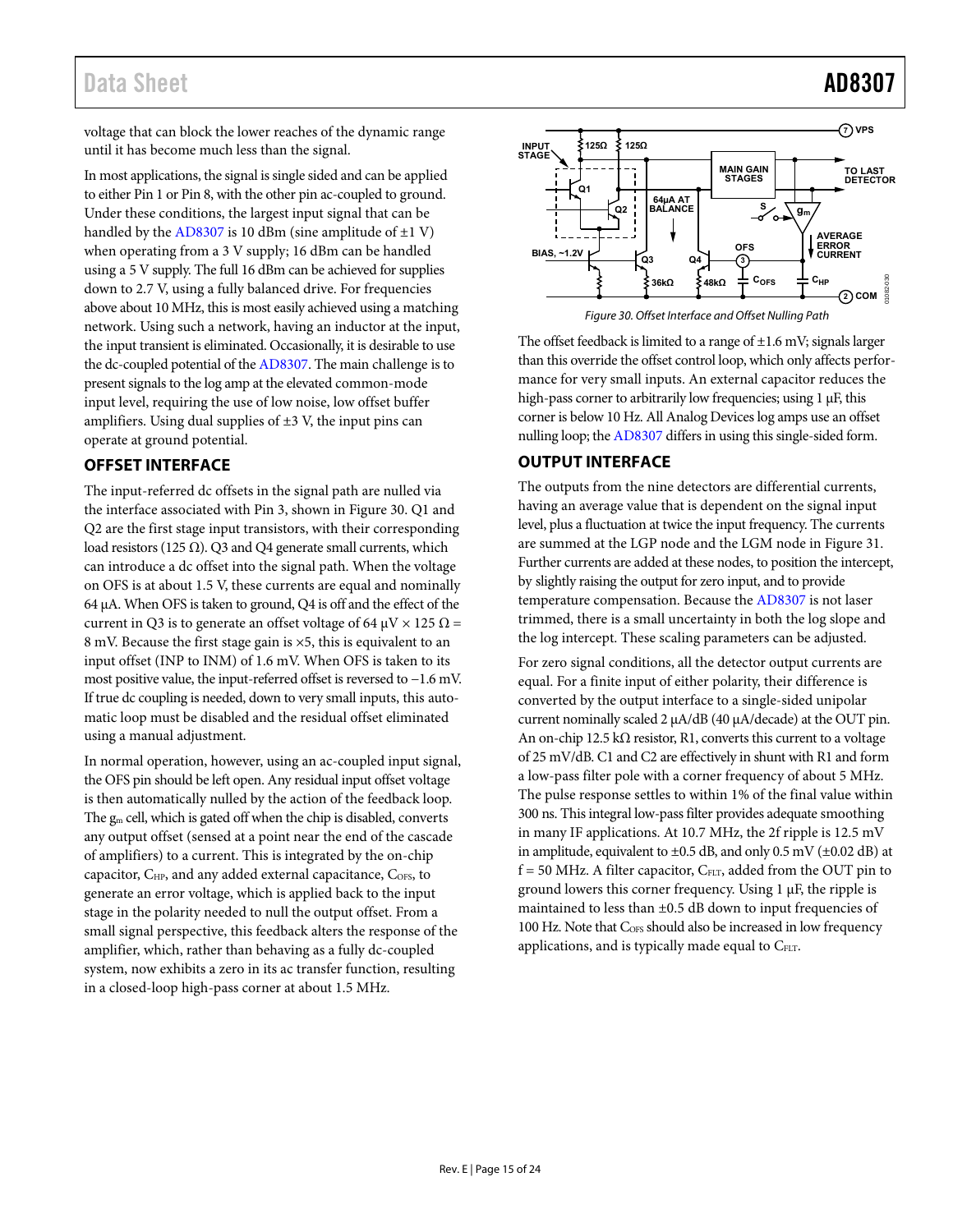It can be desirable to increase the speed of the output response, with the penalty of increased ripple. One way to do this is by connecting a shunt load resistor from the OUT pin to ground, which raises the low-pass corner frequency. This also alters the logarithmic slope, for example, to 7.5 mV/dB using a 5.36 kΩ resistor, while reducing the 10% to 90% rise time to 25 ns. The ripple amplitude for the 50 MHz input remains at 0.5 mV, but this is now equivalent to ±0.07 dB. If a negative supply is available, the output pin can be connected directly to the summing node of an external op amp connected as an inverting mode transresistance stage.

Note that while th[e AD8307 c](http://www.analog.com/AD8307?doc=AD8307.pdf)an operate down to supply voltages of 2.7 V, the output voltage limit is reduced when the supply drops below 4 V. This characteristic is the result of necessary headroom requirements, approximately two  $V_{BE}$  drops, in the design of the output stage.

<span id="page-16-0"></span>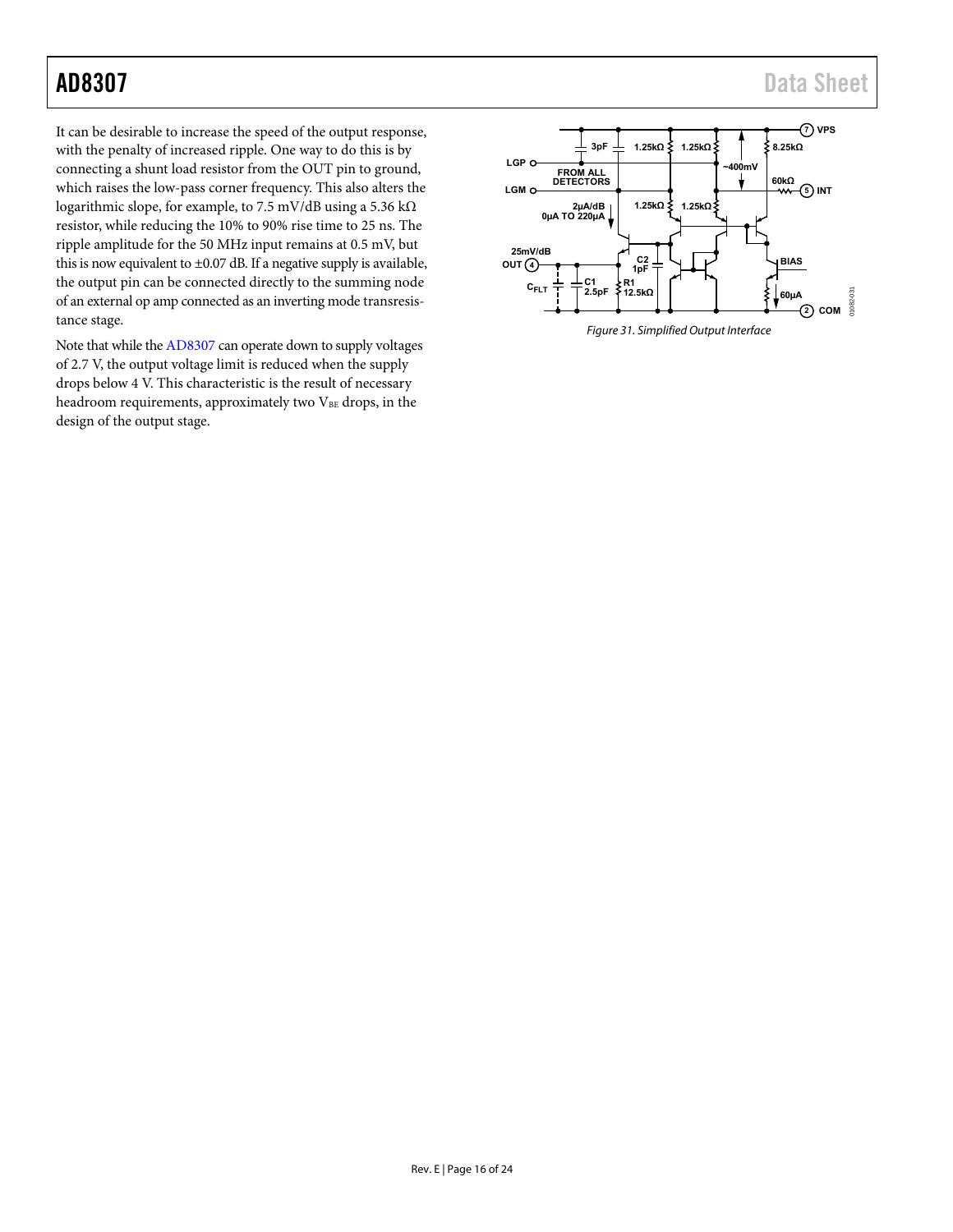## <span id="page-17-0"></span>THEORY OF OPERATION

The [AD8307 h](http://www.analog.com/AD8307?doc=AD8307.pdf)as very high gain and a bandwidth from dc to over 1 GHz, at which frequency the gain of the main path is still over 60 dB. Consequently, it is susceptible to all signals within this very broad frequency range that find their way to the input terminals. It is important to remember that these are indistinguishable from the wanted signal, and has the effect of raising the apparent noise floor (that is, lowering the useful dynamic range). For example, while the signal of interest can be an IF of 50 MHz, any of the following could easily be larger than the IF signal at the lower extremities of its dynamic range: 60 Hz hum (picked up due to poor grounding techniques), spurious coupling (from a digital clock source on the same PC board), and local radio stations, for example.

Careful shielding is essential. A ground plane should be used to provide a low impedance connection to the common pin, COM, for the decoupling capacitors used at VPS, and as the output ground. It is inadvisable to assume that the ground plane is equipotential. Neither of the inputs should be ac-coupled directly to the ground plane, but should be kept separate from it, being returned instead to the low associated with the source. This can mean isolating the low side of an input connector with a small resistance to the ground plane.

## <span id="page-17-1"></span>**BASIC CONNECTIONS**

[Figure 32 s](#page-17-2)hows the simple connections suitable for many applications. The inputs are ac coupled by C1 and C2, which should have the same value, for example, C<sub>C</sub>. The coupling time constant is  $R_{\text{IN}}$  C $c/2$ , thus forming a high-pass corner with a 3 dB attenuation at  $f_{HP} = 1/(pR_{IN}C_C)$ . In high frequency applications,  $f_{HP}$  should be as large as possible to minimize the coupling of unwanted low frequency signals. Conversely, in low frequency applications, a simple RC network forming a low-pass filter should be added at the input for the same reason. For the case where the generator is not terminated, the signal range should be expressed in terms of the voltage response and should extend from −85 dBV to +6 dBV.



<span id="page-17-2"></span>Figure 32. Basic Connections

Where it is necessary to terminate the source at a low impedance, the resistor  $R_T$  should be added, with allowance for the shunting effect of the basic 1.1 kΩ input resistance  $(R_{\text{IN}})$  of the AD8307. For example, to terminate a 50  $\Omega$  source, a 52.3  $\Omega$  1% tolerance resistor should be used. This can be placed on the input side or the log amp side of the coupling capacitors; in the former case, smaller capacitors can be used for a given frequency range; in the latter case, the effective  $R_{IN}$  is lowered directly at the log amp inputs.

[Figure 33 s](#page-17-3)hows the output vs. the input level, in dBm, when driven from a terminated 50  $\Omega$  generator, for sine inputs at 10 MHz, 100 MHz, and 500 MHz[; Figure 34](#page-17-4) shows the typical logarithmic conformance under the same conditions. Note that 10 dBm corresponds to a sine amplitude of 1 V, equivalent to an rms power of 10 mW in a 50  $\Omega$  termination. However, if the termination resistor is omitted, the input power is negligible. The use of dBm to define input level therefore needs to be considered carefully in connection with th[e AD8307.](http://www.analog.com/AD8307?doc=AD8307.pdf) 



<span id="page-17-3"></span>

<span id="page-17-4"></span>Figure 34. Logarithmic Law Conformance at 10 MHz, 100 MHz, and 500 MHz

**–80 –70 –60 –50 –40 –30 –20 –10 0 10 20**

**INPUT LEVEL (dBm)**

01082-034

**GR2** 

**–4 –5**

**–3**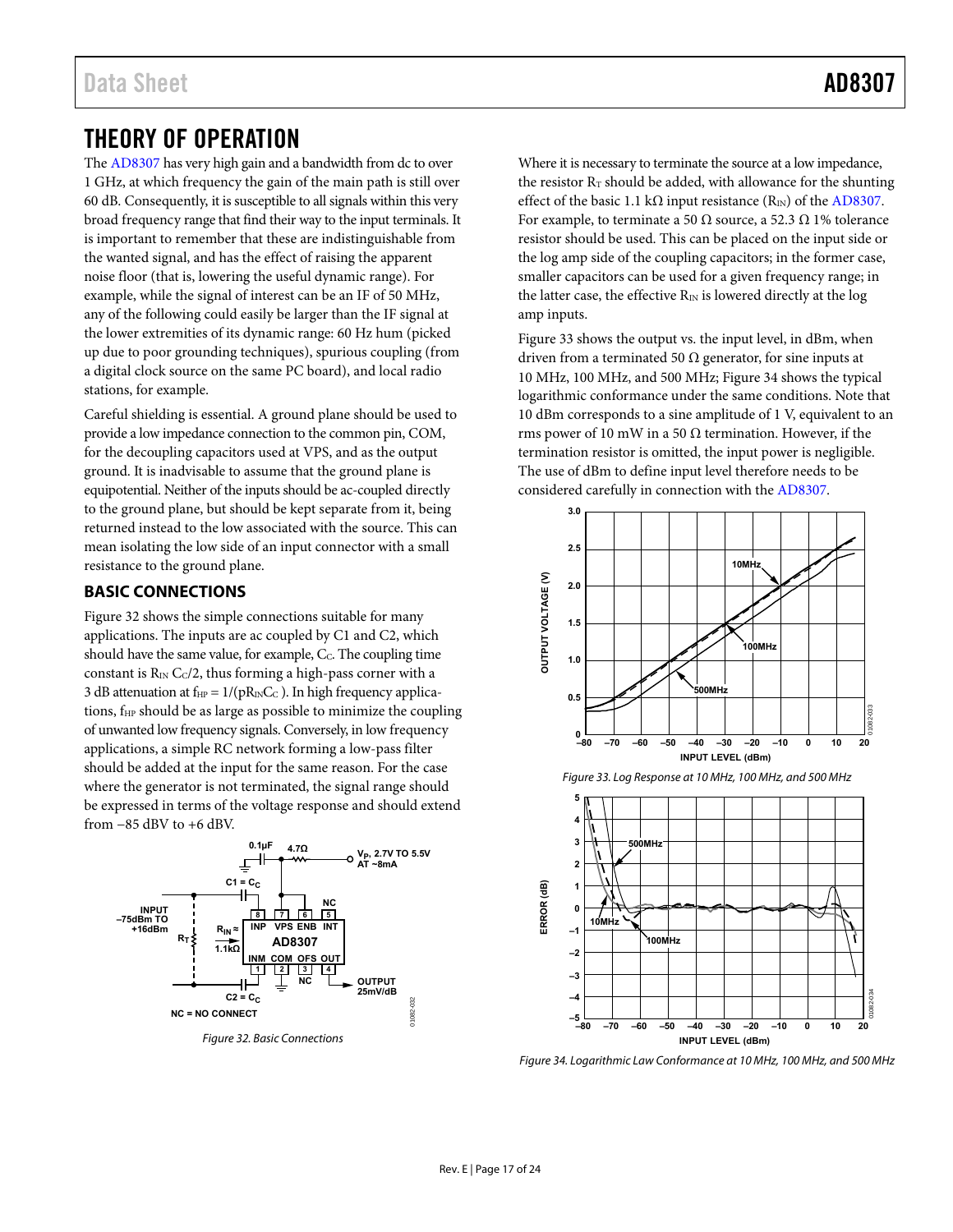## <span id="page-18-0"></span>**INPUT MATCHING**

Where higher sensitivity is required, an input matching network is valuable. Using a transformer to achieve the impedance transformation also eliminates the need for coupling capacitors, which lowers the offset voltage generated directly at the input, and balances the drives to the INP pin and the INM pin. The choice of turns ratio depends somewhat on the frequency. At frequencies below 50 MHz, the reactance of the input capacitance is much higher than the real part of the input impedance. In this frequency range, a turns ratio of about 1:4.8 lowers the input impedance to 50 Ω while raising the input voltage, thus lowering the effect of the short-circuit noise voltage by the same factor. There is a small contribution from the input noise current, so the total noise is reduced by a lesser factor. The intercept is also lowered by the turns ratio; for a 50  $\Omega$  match, it is reduced by 20 log10 (4.8) or 13.6 dB.

## <span id="page-18-1"></span>**NARROW-BAND MATCHING**

Transformer coupling is useful in broadband applications. However, a magnetically coupled transformer may not be convenient in some situations. At high frequencies, it is often preferable to use a narrow-band matching network, as shown in [Figure 35.](#page-18-2) 

Using a narrow-band matching network has several advantages. The same voltage gain is achieved, providing increased sensitivity, but a measure of selectivity is also introduced. The component count is low: two capacitors and an inexpensive chip inductor. Further, by making these capacitors unequal, the amplitudes at the INP pin and the INM pin can be equalized when driving from a single-sided source, that is, the network also serves as a balun.

[Figure 36 s](#page-18-3)hows the response for a center frequency of 100 MHz. Note the very high attenuation at low frequencies. The high frequency attenuation is due to the input capacitance of the log amp.

<span id="page-18-2"></span>

Figure 36. Response of 100 MHz Matching Network

<span id="page-18-3"></span>[Table 5](#page-18-4) provides solutions for a variety of center frequencies  $(f_C)$ and matching impedances ( $Z_{\text{IN}}$ ) of nominally 50  $\Omega$  and 100  $\Omega$ . The unequal capacitor values were chosen to provide a wellbalanced differential drive and to allow better centering of the frequency response peak when using standard value components, which generally results in a  $Z_{IN}$  that is not exact. The full  $AD8307$ HF input impedance and the inductor losses are included in the modeling.

| $1.0017 \times 1.0017 \times 1.0017 \times 1.0007 \times 1.0007$ |        |        |           |                          |  |  |
|------------------------------------------------------------------|--------|--------|-----------|--------------------------|--|--|
| $Z_{IN}(\Omega)$                                                 | C1(pF) | C2(pF) | $L_M(nH)$ | <b>Voltage Gain (dB)</b> |  |  |
| 45                                                               | 160    | 150    | 3300      | 13.3                     |  |  |
| 44                                                               | 82     | 75     | 1600      | 13.4                     |  |  |
| 46                                                               | 30     | 27     | 680       | 13.4                     |  |  |
| 50                                                               | 15     | 13     | 330       | 13.4                     |  |  |
| 57                                                               | 10     | 8.2    | 220       | 13.2                     |  |  |
| 57                                                               | 7.5    | 6.8    | 150       | 12.8                     |  |  |
| 50                                                               | 6.2    | 5.6    | 100       | 12.3                     |  |  |
| 54                                                               | 3.9    | 3.3    | 39        | 10.9                     |  |  |
| 103                                                              | 100    | 91     | 5600      | 10.4                     |  |  |
| 102                                                              | 51     | 43     | 2700      | 10.4                     |  |  |
| 99                                                               | 22     | 18     | 1000      | 10.6                     |  |  |
| 98                                                               | 11     | 9.1    | 430       | 10.5                     |  |  |
| 101                                                              | 7.5    | 6.2    | 260       | 10.3                     |  |  |
| 95                                                               | 5.6    | 4.7    | 180       | 10.3                     |  |  |
| 92                                                               | 4.3    | 3.9    | 130       | 9.9                      |  |  |
| 114                                                              | 2.2    | 2.0    | 47        | 6.8                      |  |  |
|                                                                  |        |        |           |                          |  |  |

### <span id="page-18-4"></span>**Table 5. Narrow-Band Matching Values**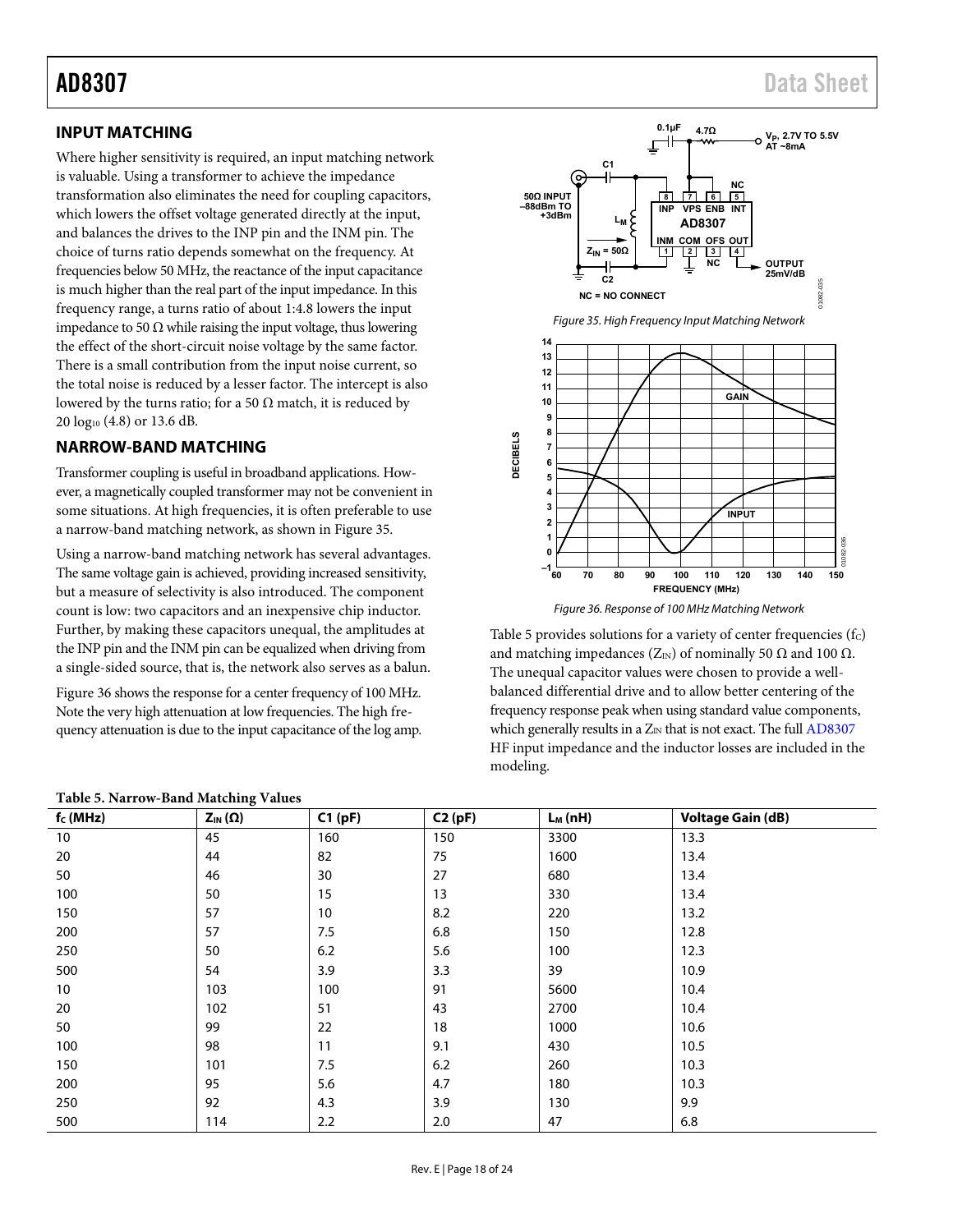## <span id="page-19-0"></span>**SLOPE AND INTERCEPT ADJUSTMENTS**

Where higher calibration accuracy is needed, the adjustments shown in [Figure 37 c](#page-19-1)an be used, either singly or in combination. The log slope is lowered to 20 mV/dB by shunting the nominally 12.5 kΩ on-chip load resistor (se[e Figure 31\)](#page-16-0) with 50 kΩ, adjusted by VR1. The calibration range is  $\pm 10\%$  (18 mV/dB to 22 mV/dB), including full allowance for the variability in the value of the internal load. The adjustment can be made by alternately applying two input levels, provided by an accurate signal generator, spaced over the central portion of the log amp's dynamic range, for example, −60 dBm and 0 dBm. An AM modulated signal at the center of the dynamic range can also be used. For a modulation depth, M, expressed as a fraction, the decibel range between the peaks and troughs over one cycle of the modulation period is given by

$$
\Delta dB = 20\log_{10}\frac{1+M}{1-M} \tag{7}
$$

For example, using an rms signal level of −40 dBm with a 70% modulation depth  $(M = 0.7)$ , the decibel range is 15 dB, as the signal varies from −47.5 dBm to −32.5 dBm.

The log intercept is adjustable over a  $\pm 3$  dB range, which is sufficient to absorb the worst-case intercept error in th[e AD8307,](http://www.analog.com/AD8307?doc=AD8307.pdf) plus some system level errors. For greater range, set  $R_s$  to zero. VR2 is adjusted while applying an accurately known CW signal near the lower end of the dynamic range to minimize the effect of any residual uncertainty in the slope. For example, to position the intercept to −80 dBm, a test level of −65 dBm can be applied and VR2 adjusted to produce a dc output of 15 dB above zero at 25 mV/dB, which is 0.3 V.

<span id="page-19-1"></span>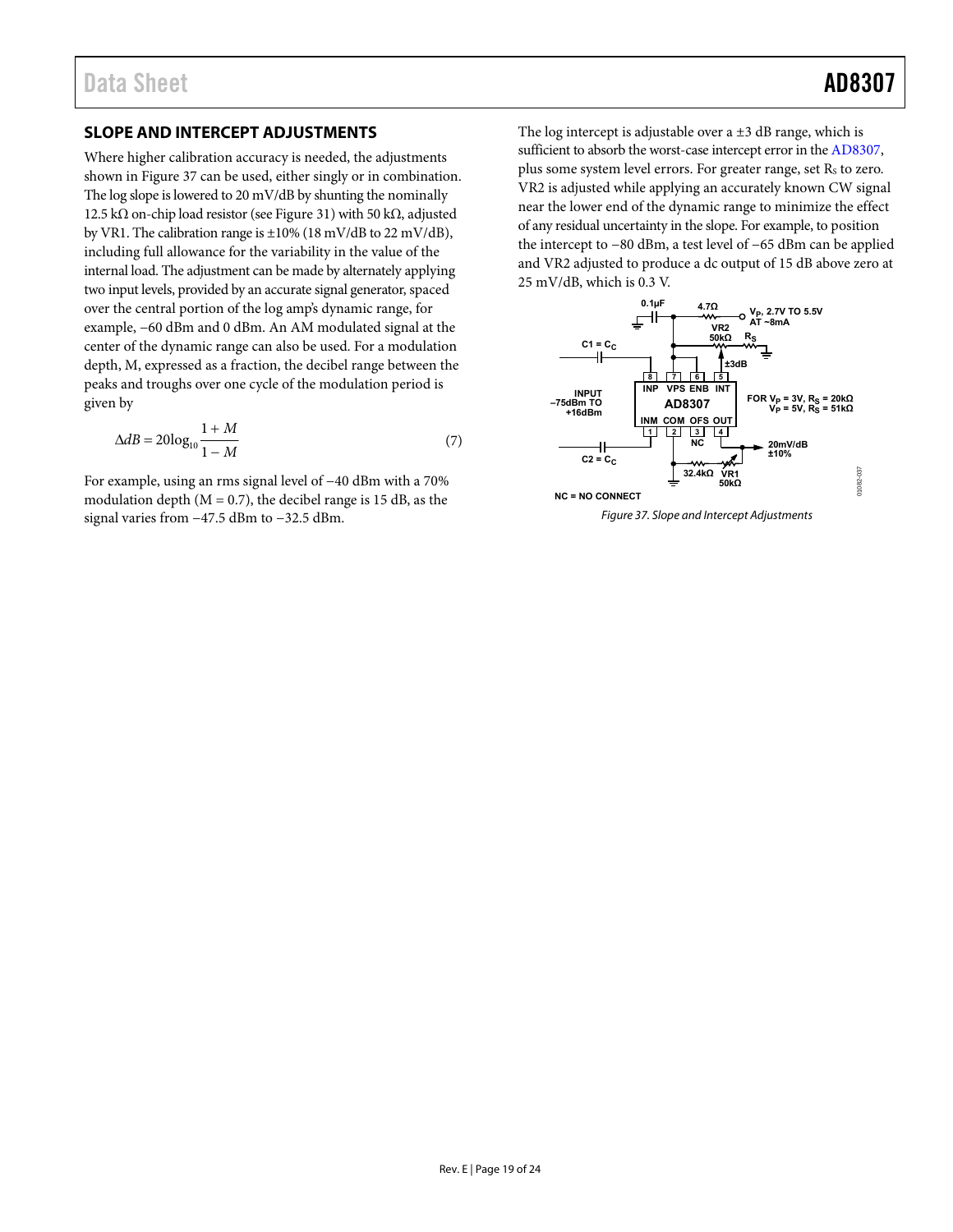## <span id="page-20-0"></span>APPLICATIONS INFORMATION

Th[e AD8307 i](http://www.analog.com/AD8307?doc=AD8307.pdf)s a highly versatile and easily applied log amp requiring very few external components. Most applications of this device can be accommodated using the simple connections shown in the preceding section.

## <span id="page-20-1"></span>**BUFFERED OUTPUT**

The output can be buffered and the slope optionally increased by using an op amp. If the single-supply capability is to be preserved, a suitable component is th[e AD8031.](http://www.analog.com/ad8031) Like th[e AD8307,](http://www.analog.com/AD8307?doc=AD8307.pdf) it is capable of operating from a 2.7 V supply and features a rail-to-rail output capability; it is available in a 5-lead version and in dual form as the 8-lea[d AD8032.](http://www.analog.com/ad8032) [Figure 38 s](#page-20-3)hows how the slope can be increased to 50 mV/dB (1 V per decade), requiring a 5 V supply (90 dB times 50 mV is a 4.5 V swing). VR1 provides a  $\pm 10\%$  slope adjustment; VR2 provides a  $\pm 3$  dB intercept range. With R2 = 4.99 k $\Omega$ , the slope is adjustable to 25 mV/dB, allowing the use of a 2.7 V supply. Setting R2 to 80.6 kΩ, it is raised to 100 mV/dB, providing direct reading in decibels on a digital voltmeter. Because a 90 dB range now corresponds to a 9 V swing, a supply of at least this amount is needed for the op amp.



Figure 38. Log Amp with Buffered Output

<span id="page-20-3"></span>C1 is optional; it lowers the corner frequency of the low-pass output filter. A value of 0.1 μF should be used for applications in which the output is measured on a voltmeter or other low speed device. On the other hand, when C1 is omitted, the 10% to 90% response time is under 200 ns and is typically 300 ns to 99% of the final value. To achieve faster response times, it is necessary to lower the load resistance at the output of th[e AD8307,](http://www.analog.com/AD8307?doc=AD8307.pdf) then restore the scale using a higher gain in the op amp. Using  $8.33 \text{ k}\Omega$ , the basic slope is 10 mV/dB; this can be restored to 25 mV/dB using a buffer gain of 2.5. The overall 10% to 90% response time is under 100 ns[. Figure 39](#page-20-4) shows how the output current capability can be augmented to drive a 50  $\Omega$  load; R<sub>T</sub> optionally provides reverse termination, which halves the slope to 12.5 mV/dB.

## <span id="page-20-2"></span>**FOUR-POLE FILTER**

In low frequency applications, for example, audio down to 20 Hz, it is useful to employ the buffer amplifier as a multipole low-pass filter to achieve low output ripple while maintaining a rapid response time to changes in signal level.



Figure 39. Cable Driving Log Amp

<span id="page-20-4"></span>I[n Figure 40,](#page-20-5) the capacitor values are chosen for operation in the audio field, providing a corner frequency of 10 Hz, an attenuation of 80 dB/decade above this frequency, and a 1% settling time of 150 ms (0.1% in 175 ms). The residual ripple is  $4 \text{ mV}$  ( $\pm 0.02 \text{ dB}$ ) when the input to th[e AD8307 i](http://www.analog.com/AD8307?doc=AD8307.pdf)s at 20 Hz. This filter can easily be adapted to other frequencies by proportional scaling of C5 to C7 (for example, for 100 kHz use 100 pF). Placed ahead of a digital multimeter, the convenient slope scaling of 100 mV/dB requires only a repositioning of the decimal point to read directly in decibels. The supply voltage for the filter must be large enough to support the dynamic range; a minimum of 9 V is needed for most applications; 12 V is recommended.



Figure 40. Log Amp with Four-Pole Low-Pass Filter

<span id="page-20-5"></span>[Figure 40 a](#page-20-5)lso shows the use of an input attenuator that can optionally be employed to produce a useful wide range ac voltmeter with direct decibel scaling. The basic range of −73 dBm to  $+17$  dBm (that is, 50  $\mu$ V rms to 1.6 V rms, for sine excitations) is shifted for illustrative purposes to 5 mV to 160 V rms (at which point the power in R1 is 512 mW). Because the basic input resistance of the [AD8307 i](http://www.analog.com/AD8307?doc=AD8307.pdf)s not precise, VR1 is used to center the signal range at its input, doubling as a ±4 dB intercept adjustment. The low frequency response extends to 15 Hz; a higher corner frequency can be selected as needed by scaling C1 and C2. The shunt capacitor, C3, is used to lower the high frequency bandwidth to about 100 kHz, and thus lower the susceptibility to spurious signals. Other values should be chosen as needed for the coupling and filter capacitors.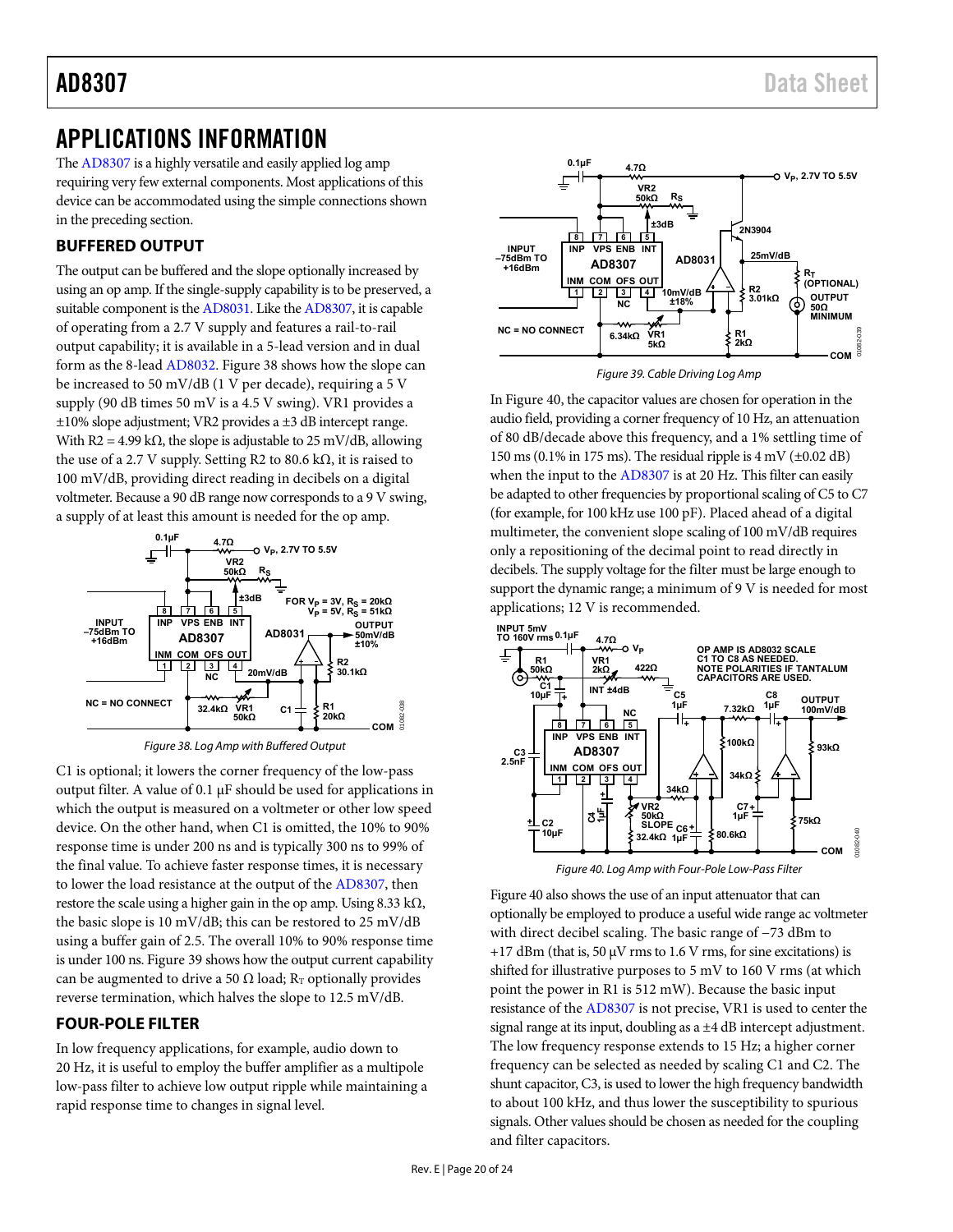### <span id="page-21-0"></span>**1 μW TO 1 kW 50 Ω POWER METER**

The front-end adaptation shown i[n Figure 41 p](#page-21-2)rovides the measurement of power being delivered from a transmitter final amplifier to an antenna. The range has been set to cover the power range −30 dBm (7.07 mV rms, or 1 μW) to +60 dBm (223 V rms, or 1 kW). A nominal voltage attenuation ratio of 158:1 (44 dB) is used; thus the intercept is moved from −84 dBm to −40 dBm and the [AD8307,](http://www.analog.com/AD8307?doc=AD8307.pdf) scaled 0.25 V/decade of power, now reads 1.5 V for a power level of 100 mW, 2.0 V at 10 W, and 2.5 V at 1 kW. The general expression is

 $P(dBm) = 40 (V_{OUT} - 1)$ 

The required attenuation can be implemented using a capacitive divider, providing a very low input capacitance, but it is difficult to ensure accurate values of small capacitors. A better approach is to use a resistive divider, taking the required precautions to minimize spurious coupling into th[e AD8307](http://www.analog.com/AD8307?doc=AD8307.pdf) by placing it in a shielded box with the input resistor passing through a hole in this box, as indicated i[n Figure 41.](#page-21-2) The coupling capacitors shown i[n Figure 41](#page-21-2)  are suitable for  $f \ge 10$  MHz. A capacitor can be added across the input pins of th[e AD8307 t](http://www.analog.com/AD8307?doc=AD8307.pdf)o reduce the response to spurious HF signals, which, as previously noted, extends to over 1 GHz.

The mismatch caused by the loading of this resistor is trivial; only 0.05% of the power delivered to the load is absorbed by the measurement system, a maximum of 500 mW at 1 kW. The postdemodulation filtering and slope calibration arrangements are chosen from other applications described in this data sheet to meet the particular system requirements. The 1 nF capacitor lowers the risk of HF signals entering th[e AD8307](http://www.analog.com/AD8307?doc=AD8307.pdf) via the load.







### <span id="page-21-2"></span><span id="page-21-1"></span>**MEASUREMENT SYSTEM WITH 120 dB DYNAMIC RANGE**

The dynamic range of th[e AD8307](http://www.analog.com/AD8307?doc=AD8307.pdf) can be extended further from 90 dB to over 120 dB by the addition of an X-AMP® such as the [AD603.](http://www.analog.com/ad603) This type of variable gain amplifier exhibits a very exact exponential gain control characteristic, which is another way of stating that the gain varies by a constant number of decibels for a given change in the control voltage. For th[e AD603,](http://www.analog.com/ad603?doc=AD8307.pdf) this scaling factor is 40 dB/V, or 25 mV/dB. It is apparent that this property of a linear-in-dB response is characteristic of log amps; indeed, the [AD8307](http://www.analog.com/AD8307?doc=AD8307.pdf) exhibits the same scaling factor.

Th[e AD603 h](http://www.analog.com/ad603?doc=AD8307.pdf)as a very low input-referred noise: 1.3 nV/ $\sqrt{Hz}$  at its 100 Ω input, or 0.9 nV/ $\sqrt{Hz}$  when matched to 50 Ω, equivalent to 0.4 μV rms, or −115 dBm, in a 200 kHz bandwidth. It is also capable of handling inputs in excess of 1.4 V rms, or +16 dBm. It is thus able to cope with a dynamic range of over 130 dB in this particular bandwidth.

If the gain control voltage for the X-AMP is derived from the output of th[e AD8307,](http://www.analog.com/AD8307?doc=AD8307.pdf) the effect is to raise the gain of this frontend stage when the signal is small and lower it when it is large, but without altering the fundamental logarithmic nature of the response. This gain range is 40 dB, which, combined with the 90 dB range of th[e AD8307,](http://www.analog.com/AD8307?doc=AD8307.pdf) again corresponds to a 130 dB range.



Figure 42. 120 dB Measurement System

<span id="page-21-3"></span>[Figure 42 s](#page-21-3)hows how these two parts can work together to provide state-of-the-art IF measurements in applications such as spectrum/network analyzers and other high dynamic range instrumentation. To understand the operation, note first that the [AD8307](http://www.analog.com/AD8307?doc=AD8307.pdf) is used to generate an output of about 0.3 V to 2.3 V. This 2 V span is divided by 2 in R5, R6, and R7 to provide the 1 V span needed by th[e AD603 t](http://www.analog.com/ad603?doc=AD8307.pdf)o vary its gain by 40 dB. Note that an increase in the positive voltage applied at GNEG (Pin 2 of the [AD603\)](http://www.analog.com/ad603?doc=AD8307.pdf) lowers the gain. This feedback network is tapped to provide a convenient 10 mV/dB scaling at the output node, which can be buffered if necessary.

The center of the voltage range fed back to th[e AD603 i](http://www.analog.com/ad603?doc=AD8307.pdf)s 650 mV, and the ±20 dB gain range is centered by R1/R2. Note that the intercept calibration of this system benefits from the use of a well-regulated 5 V supply. To absorb the insertion loss of the filter and center the full dynamic range, the intercept is adjusted by varying the maximum gain of th[e AD603,](http://www.analog.com/ad603?doc=AD8307.pdf) using VR1[. Figure 43](#page-22-1)  shows th[e AD8307 o](http://www.analog.com/AD8307?doc=AD8307.pdf)utput over the range −120 dBm to +20 dBm and the deviation from an ideal logarithmic response. The dotted line shows the increase in the noise floor that results when the filter is omitted; the decibel difference is about  $10 \log_{10}(50/0.2)$ or 24 dB, assuming a 50 MHz bandwidth from th[e AD603.](http://www.analog.com/ad603?doc=AD8307.pdf) An LC filter can be used in place of the ceramic filter used in this example.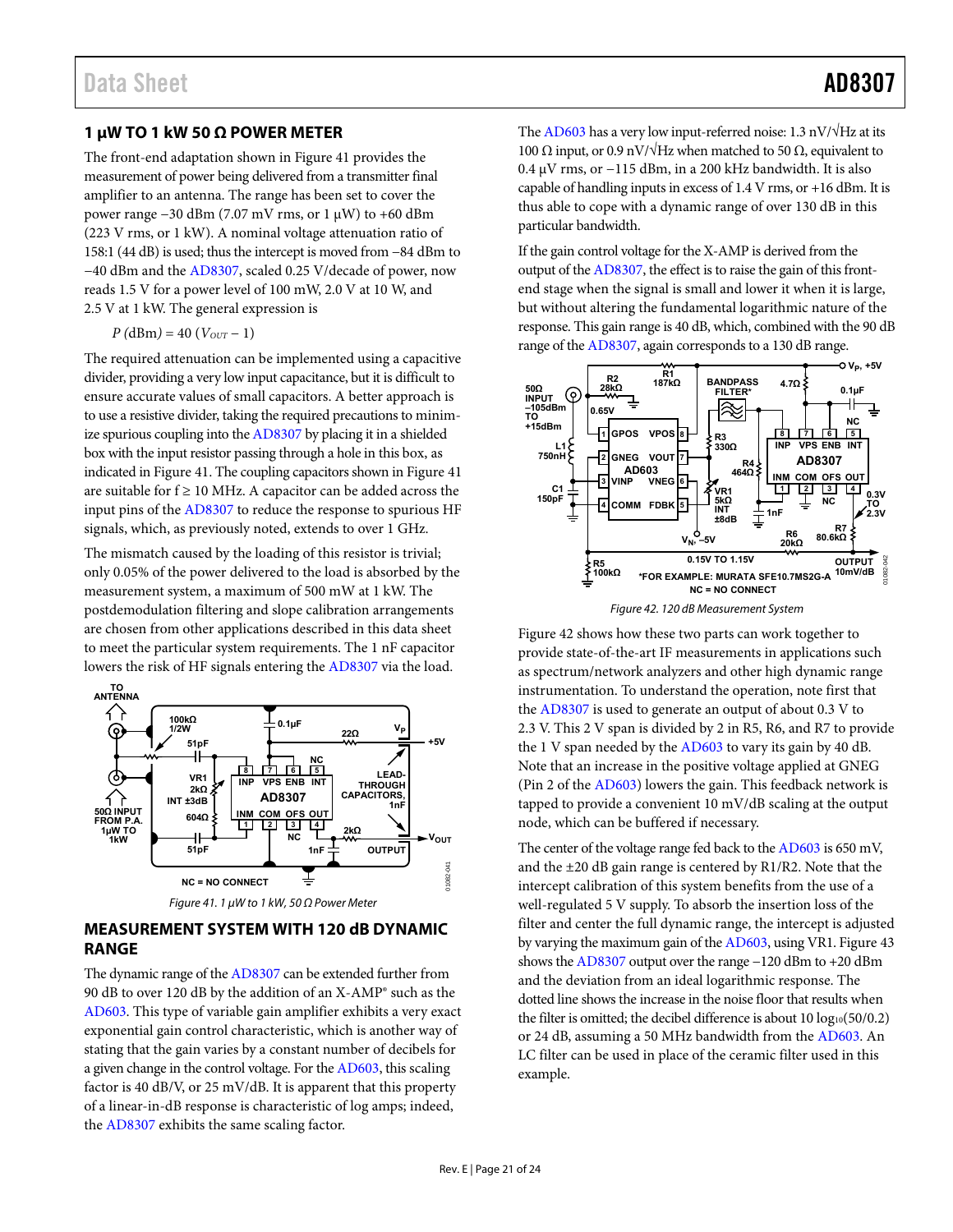

## <span id="page-22-1"></span><span id="page-22-0"></span>**OPERATION AT LOW FREQUENCIES**

The [AD8307 p](http://www.analog.com/AD8307?doc=AD8307.pdf)rovides excellent logarithmic conformance at signal frequencies that can be arbitrarily low, depending only on the values used for the input coupling capacitors. It can also be desirable to add a low-pass input filter to desensitize the log amp to HF signals[. Figure 44](#page-22-2) shows a simple arrangement, providing coupling with an attenuation of 20 dB; the intercept is shifted up by this attenuation, from −84 dBm to −64 dBm, and the input range is now 0.5 mV to 20 V (sine amplitude).

A high-pass 3 dB corner frequency of nominally 3 Hz is set by the 10 μF coupling capacitors, C1 and C2, which are preferably tantalum electrolytics (note the polarity) and a low-pass 3 dB

corner frequency of 200 kHz (set by C3 and the effective resistance at the input of 1 kΩ). The  $-1%$  amplitude error points occur at 20 Hz and 30 kHz. These are readily altered to suit other applications by simple scaling. When C3 is zero, the low-pass corner is at 200 MHz. Note that the lower end of the dynamic range is improved by this capacitor, which essentially provides an HF short circuit at the input. This significantly lowers the wideband noise; the noise reduction is about 2 dB compared to when th[e AD8307](http://www.analog.com/AD8307?doc=AD8307.pdf) is driven from a 50  $\Omega$  source. Ensure that the output is free of postdemodulation ripple by lowering the low-pass filter time constant, which is provided by C5. With the value shown in [Figure 44,](#page-22-2) the output time constant is 125 ms.

See [Figure 40 f](#page-20-5)or a more elaborate filter. To improve the law conformance at very low signal levels and at low frequencies, add C4 to the offset compensation loop.



<span id="page-22-2"></span>Figure 44. Connections for Low Frequency Operation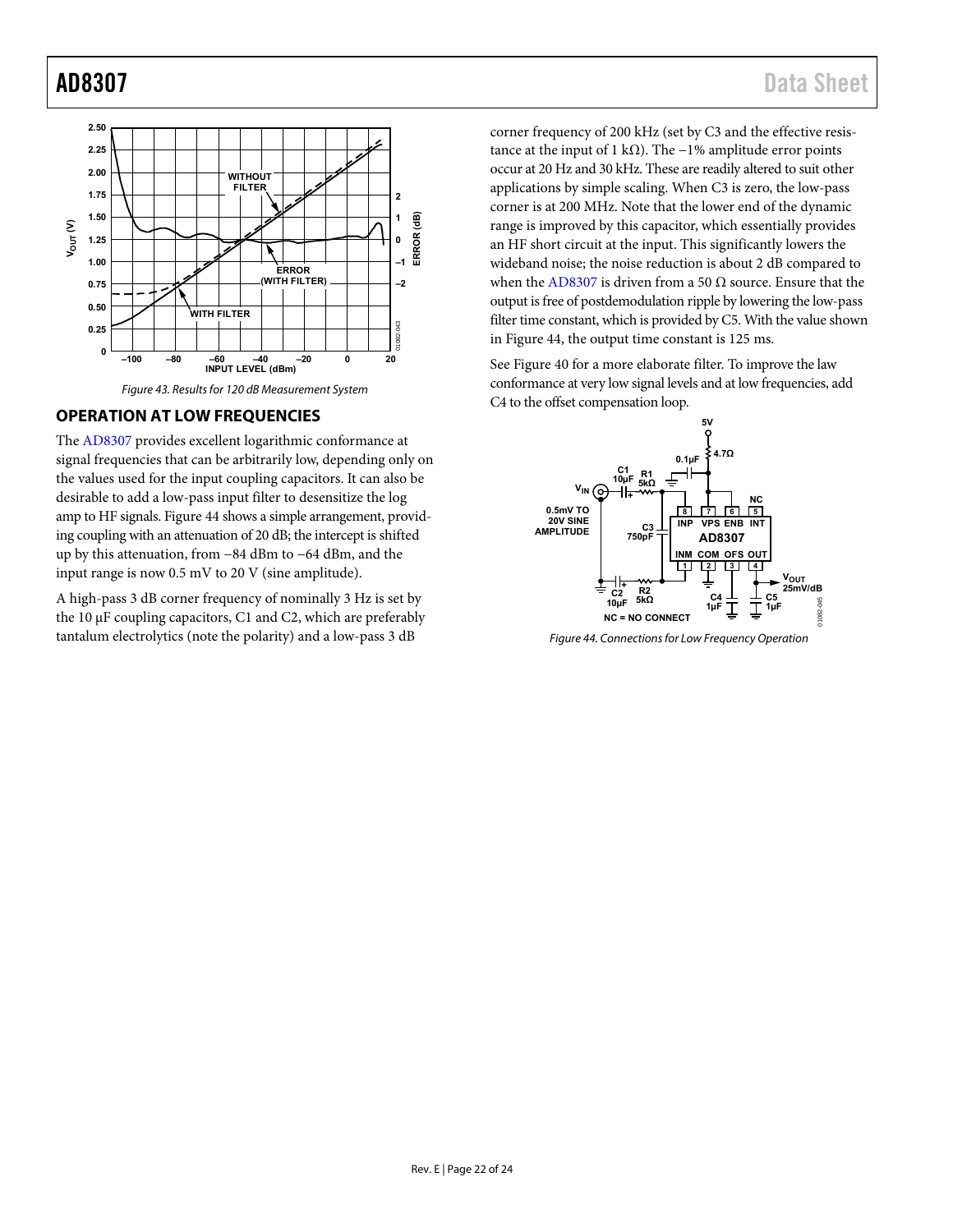**070606-A**

## <span id="page-23-0"></span>OUTLINE DIMENSIONS